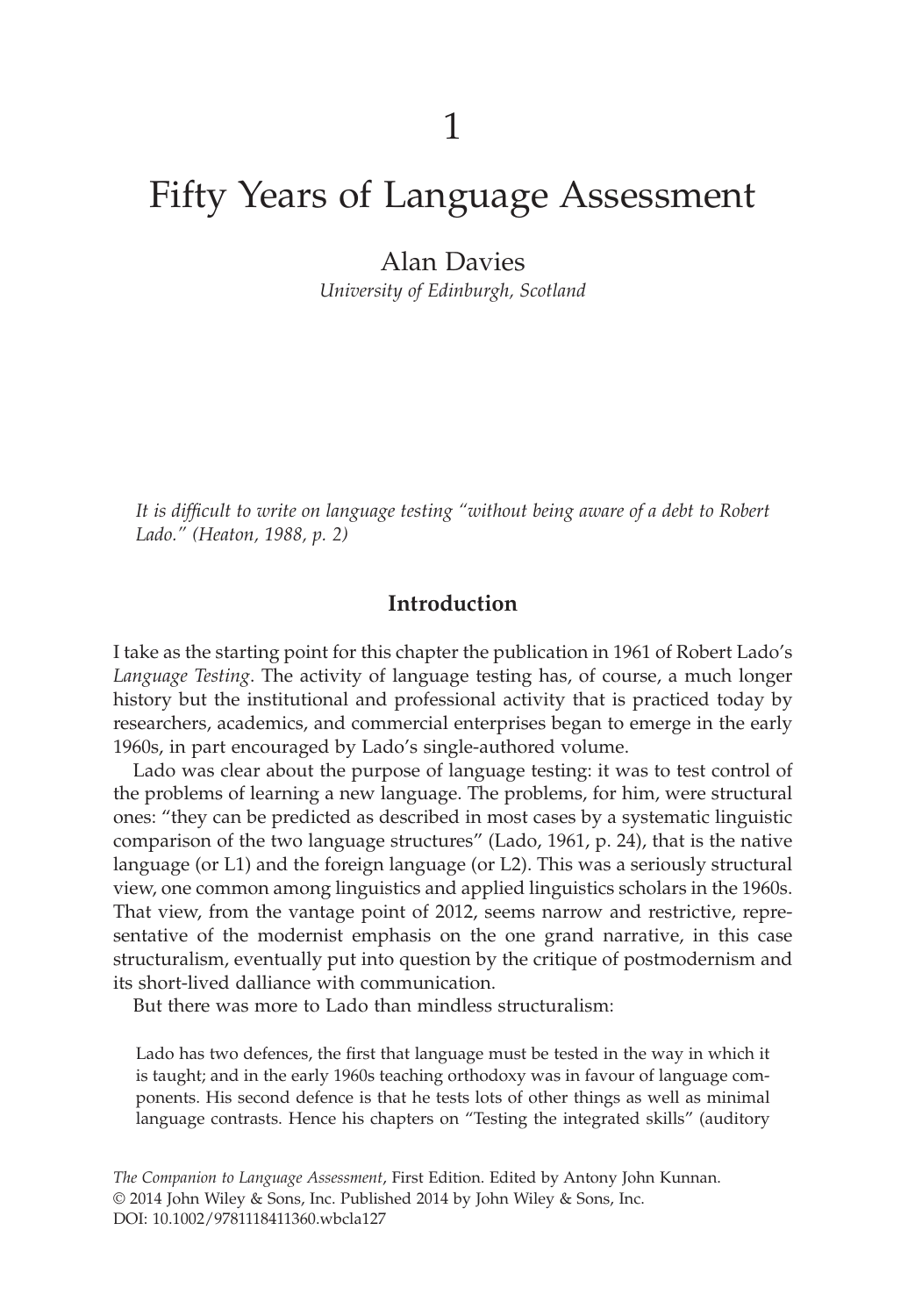comprehension, reading comprehension, speaking, writing, translation, overall control, cross-cultural understanding, and the higher values). If analytical testing consists solely of language contrasts in isolation both from language and from context, a set of language contrasts all at the same level being summed in order to construct a homogeneous test, then there is more to Lado than analytical tests, since his culture, literature, comprehension tasks, while themselves offering points of contrasts on critical points of difficulty, all subsume within themselves control over a whole range of forms which are, in miniature, integrative. (Davies, 1978/1982, pp. 132–3)

Over the period 1978–2001, the journal *Language Teaching* (formerly *Language Teaching and Linguistics: Abstracts*) published three surveys of language testing:

- Davies, A. (1982). "Language Testing Parts 1 and 2." In V. Kinsella (Ed.), *Cambridge Surveys 1* (pp. 127–59). Cambridge, England: Cambridge University Press. (Originally published in *Language Teaching and Linguistics: Abstracts*, 1978).
- Skehan, P. (1988). "State of the Art Article: Language Testing Part 1." *Language Teaching*, 211–21; (1989a). "State of the Art Article: Language Testing Part 2." *Language Teaching*, 1–13.
- Alderson, J. C., and Banerjee, J. (2001). "State of the Art Review: Language Testing and Assessment Part 1." *Language Teaching*, *34*, 213–36; (2002). "State of the Art Review: Language Testing and Assessment Part 2." *Language Teaching*, *35*, 79–113.

#### **1960–78**

The first of these surveys covered the period from about 1960 to the late 1970s; the second took the analysis on for a decade and the third for yet a further decade, bringing the surveying up to the early 2000s. Taken together, these three surveys cover most of the period between Lado's *Language Testing* and the early 2010s. I therefore begin this account by considering the issues the three surveys focused on. I then consider developments in language testing over the period 2002–12, the decade following the Alderson and Banerjee survey. Finally, I offer a brief critical overview of the last 50 years.

Central to Davies (1978/1982) is the progression during the period under survey from structural to integrative communication tests. The proposal by Spolsky (1977) for the development of language testing in the 20th century is offered as an explanation for this move, as is the revision of Valette (1967) to Valette (1977). Spolsky identified "three stages for the development of language testing in this century: the pre-scientific, the psychometric-structuralist and the psycholinguistic-sociolinguistic" (Davies, 1978/1982, p. 130). What Lado did was to develop the psychometric-structuralist approach; over the following 20 years this turned into the psycholinguistic-sociolinguistic approach.

In 1977, Rebecca Valette published a revised edition of her book *Modern Language Testing: A Handbook* (1967). She explains: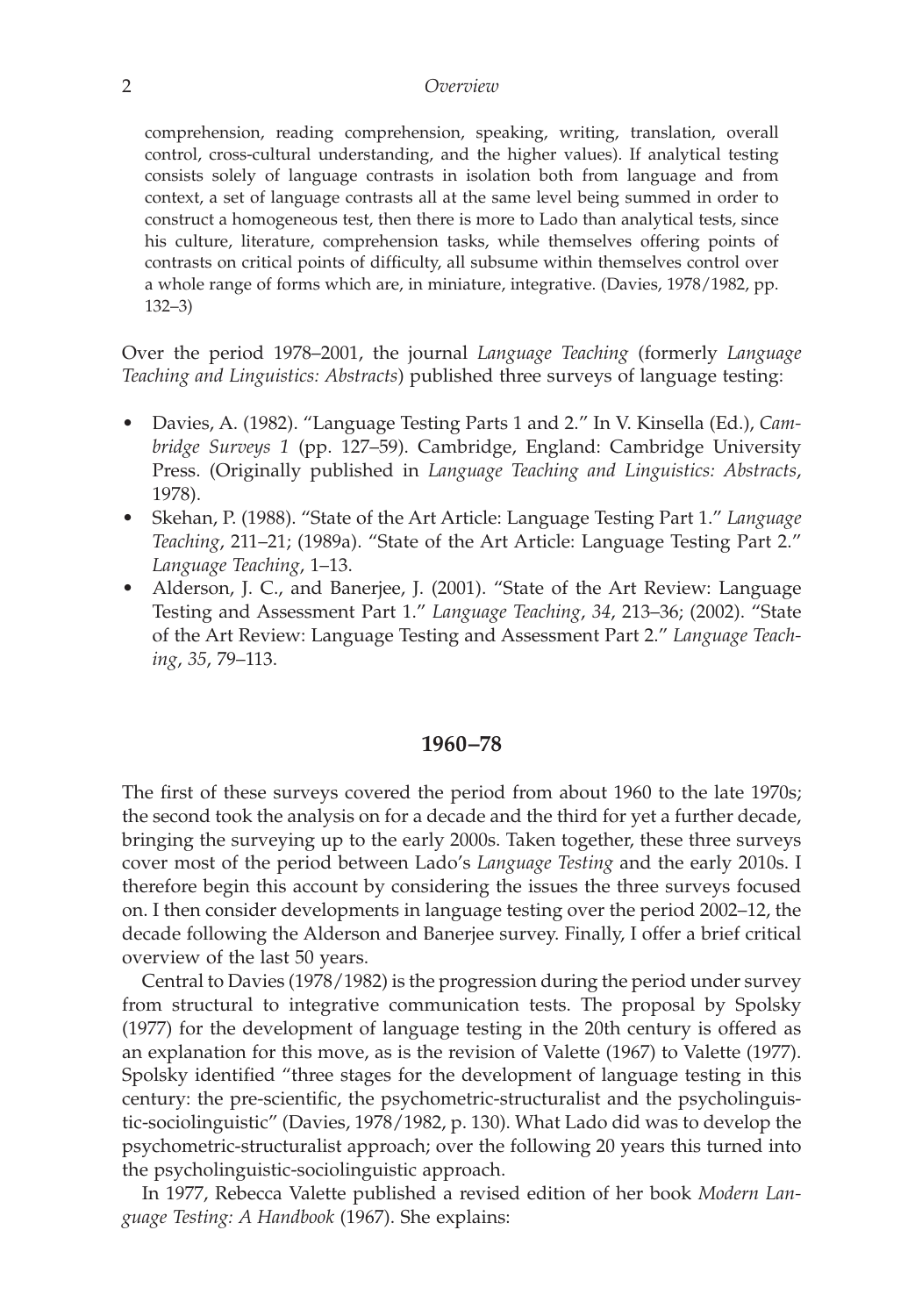When *Modern Language Testing* appeared ten years ago, its aim was to introduce teachers to a diversity of testing techniques based on the teaching and testing theories of the mid 1960s. This revised and expanded edition [the 1977 edition] represents a natural extension of that basic objective . . . several changes characterize the new edition . . . it reflects contemporary concerns in measurement and evaluation . . . [it] reflects contemporary changes in teaching aims. The growing interest in language as a means of interpersonal communication has led to the development of a variety of tests of communicative competence. Chapters 5 through 8 of Part 2 all end with sections devoted to the evaluation of listening, speaking, reading and writing as communication skills. Chapter 9 describes a broad range of techniques for measuring students' progress in the area of culture. The testing of literature is the topic of a new Chapter 10. Finally, Chapters 11 and 12 touch lightly on new developments in testing and the role of evaluation in bilingual programs. (Valette, 1977, preface, pp. 28–9)

Spolsky's analysis and Valette's practice are symptomatic of the development in language testing between 1960 and the 1980s. Davies was not persuaded that this showed a paradigm shift; instead, he preferred to explain the change as a continuum between the structural and the communicative, the analytical and the integrative, pointing out that the demands of reliability necessarily rein in the more creative possibilities of the communicative and insist on scorable test items often of the discrete point variety.

It is probable . . . that no test can be analytical or integrative alone, that on the one hand all language bits can be (and may need to be) contextualized; and on the other, that all language texts and discourse can be comprehended more effectively by a parts analysis. The two poles of analysis and integration are similar to . . . the concepts of reliability and validity. . . . Test reliability is increased by adding to the stock of discrete items in a test; the smaller the bits and the more of them there are, the higher the potential reliability. Validity, however, is increased by making the test truer to life, in this case more like language in use. (Davies, 1978/1982, p. 131)

Davies reckoned that language testing and applied linguistics were somewhat at odds with one another, no doubt because many language testers come from backgrounds other than applied linguistics. In the 1970s, the sociolinguistic view of language as purposeful and always context related drew language testers more and more toward integrative tests. John Oller's concept of the grammar of expectancy and his research on cloze and dictation (1979) were influential, as was the rhetoric of Keith Morrow (1977, 1979) and Brendan Carroll (1978) on context-based and specific purpose tests. This development was more gradual than a conceptual shift would have brought about:

The typical extension of structuralist language frameworks (eg Lado 1961) could accommodate the testing of the communicative skills through, for example, context. Naturalism is a vulgar error; all education needs some measure of idealization and the search for authenticity in language testing is chimerical. (Davies, 1978/82, pp. 151–2)

By the end of the 1970s, language testing had been recognized as an academic field of research. Teaching and training courses in language testing were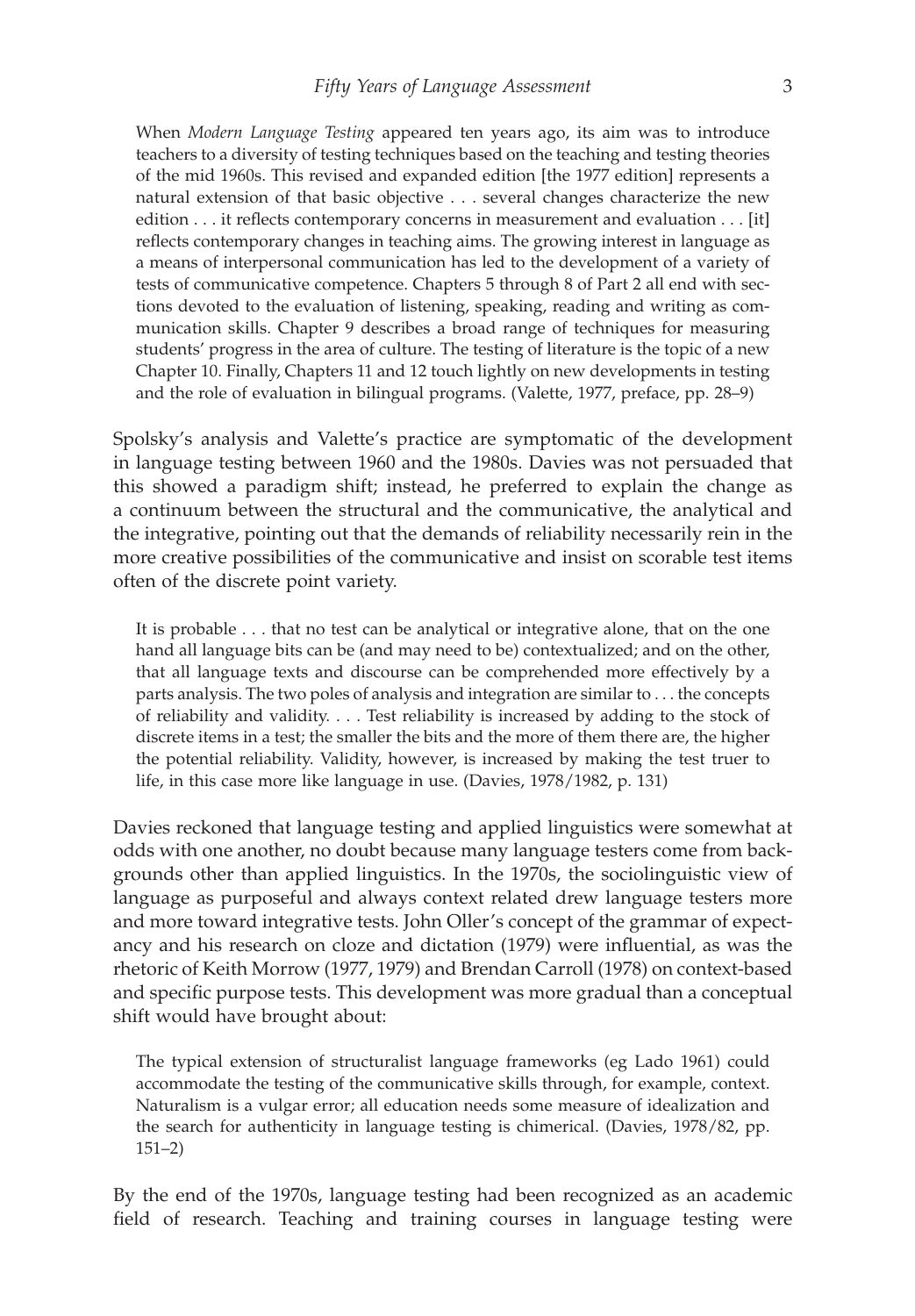established, and an international newsletter (the precursor of *Language Testing*) was in regular production. Davies offered: "Language testing has come of age and is now regarded as providing a methodology that is of value throughout applied linguistics" (1978/1982, p. 152).

Even so, "no theory of language testing had emerged and the history from 1980 onwards continues that search: the greater acceptance of construct validity may have been a sign of what was to follow" (Davies, 1978/1982, p. 153). Davies concluded his survey with a warning:

It would . . . be unsatisfactory if the effect of the greater prominence now given to language testing research were to divorce research from development, to separate language testing research from the necessary and continuing development of language tests. That rift has emerged in Interlanguage Studies [now Second Language Acquisition Research], with the result that Interlanguage research seems to have less and less to do with language teaching. (Davies, 1978/1982, p. 153)

#### **1978–89**

Ten years after Davies's survey, Peter Skehan published his follow-up review in two parts (Skehan, 1988, 1989a). He reported, somewhat optimistically, that "Many of the issues identified by Davies have been superseded, implying that ten years on, we do not have to be preoccupied with exactly the same problems" (Skehan, 1988, p. 211). In a discussion of work on the structure of language proficiency, Skehan considers research on the proposition that a single factor, or an internalized expectancy grammar, underlies language proficiency, usually referred to as the unitary competence hypothesis (UCH). Once John Oller had conceded that his findings in support of the UCH had been "an artifact of the variant of the factor analytic technique that he used" (Skehan, 1988, p. 212), the extreme form of the UCH was no longer tenable. The J. B.Carroll data reanalysis (1993) suggests that language proficiency consists of a general factor plus specific factors concerned with oral/aural skills, literacy skills and then more specific aspects still of test material (Skehan, 1988, p. 213). While work related to Bachman and Palmer on the multitrait-multimethod (MTMM) suggested that language proficiency consisted of both competence and performance, the most influential argument at this time was the Canale and Swain framework (1980), "since it has widened the scope of language testing to bring it much more in line with other areas of applied linguistics" (Skehan, 1988, p. 213).

Skehan reiterates his view that considerable progress had taken place in the 1980s. That progress was, he admits, largely speculative, offering proposals for constructing models of communicative competence, the Bachman (1982) and the Canale and Swain (1980) models in particular. "But," he continues, "even though the models represent considerable progress, they have not been adequately validated as yet and a large programme of research is required" (Skehan, 1988, p. 215).

The two tangible improvements he points to were:

1. "the dismissal of the UCH construct which Skehan attributes to advances in research design" and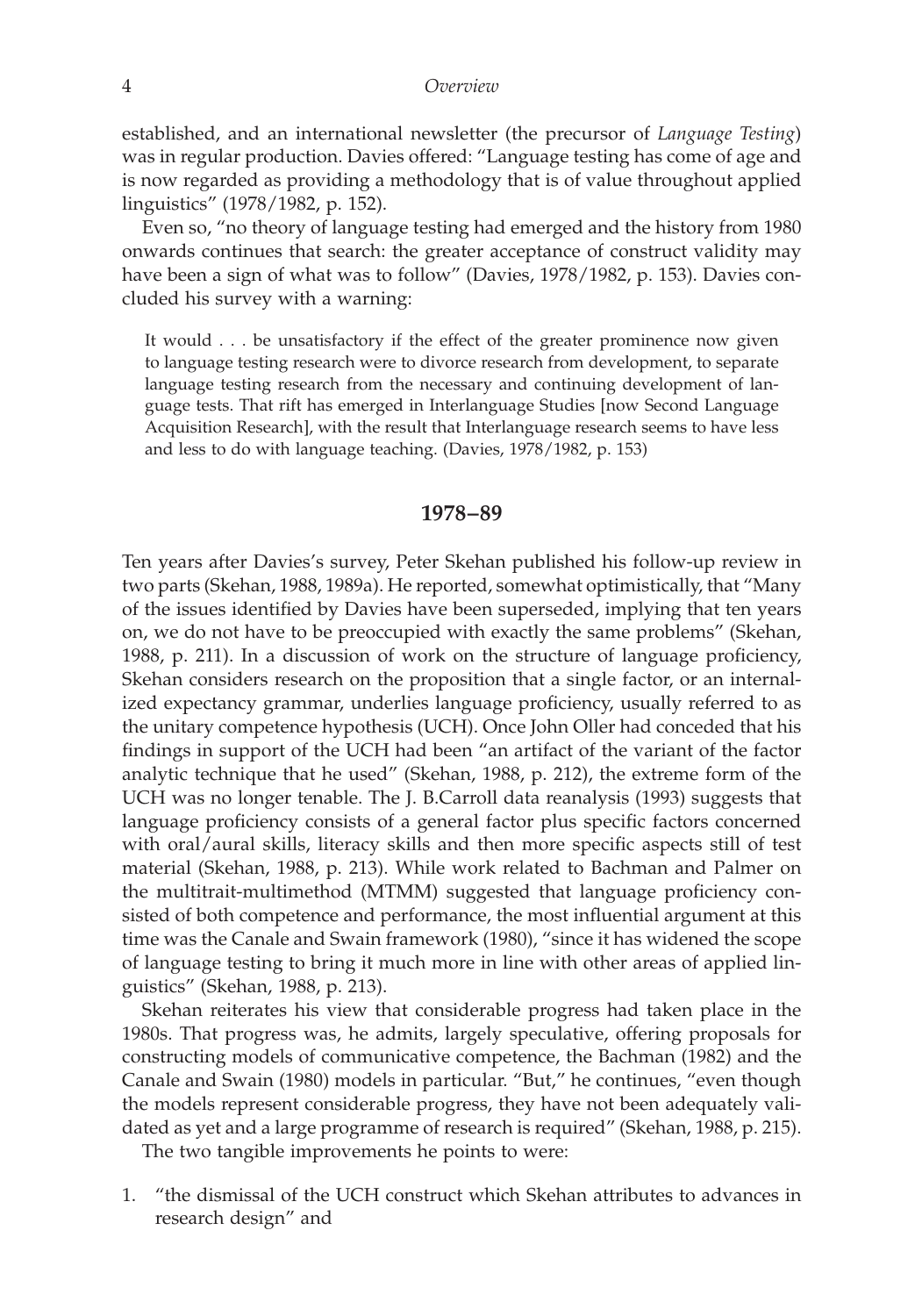2. "greater sophistication of analytic techniques"—he points to the MTMM approach and to the use of confirmatory (as opposed to explanatory) factor analysis.

From the vantage point of 2012, a simpler conclusion can be drawn: what really moved the debate forward was, indeed, more speculative than empirical. The progress to which Skehan refers both in research design and in analytic techniques was primarily down to the recognition that the UCH was untenable on logical grounds, that it depended on a faulty understanding of factor analysis.

In terms of development in types of test, Skehan highlights communicative language testing and English for specific purposes. For him, the problem with communicative language testing was that the models (for example Canale and Swain's) were competence based. The trick was to link it to performance. Skehan mentions the advocacy of Morrow (1977, 1979) but accepts that the required performance constraints, such as the need for purposive communication, are difficult to achieve. As for performance tests themselves, Skehan notes that: "We can consider performance tests to be a special case of direct tests" (Skehan, 1988, p. 216). The examples he gives of performance tests are those of the Foreign Service Institute and the American Council for the Teaching of Foreign Languages, the Inter-Agency Roundtable Oral Interview, the Australian Second Language Proficiency Ratings (Ingram & Wylie, 1982), and the Royal Society of Arts Communicative Use of English Test. Interesting and innovative as these tests were, they faced severe practical problems as well as a failure of generalizability.

Skehan discusses the main developments in English for specific purposes (ESP) testing, the ELTS test (Davies, 2008), the AEB TEEP test (Weir, 1983), and the Ontario Test of ESL (Wesche, 1987). Apart from the practical problems of administering such tests, it did appear that, for example, when the ELTS test was compared with the earlier English Proficiency Test Battery (Davies, 1964), a non-ESP test, "the two tests are measuring fairly similar abilities" (Skehan, 1988, p. 218). That being so, Skehan was led to conclude that ESP testing "seemed to be encountering difficulty when performance on higher-order skills is probed in any depth" (Skehan, 1988, p. 219). It does seem questionable, he admits, "whether it is worth the effort to produce such test types and whether, except for the issue of washback, a measure of a more generalised competence would do just as well" (Skehan, 1988, p. 219).

When he considered development in achievement testing (as opposed to proficiency testing), Skehan was dismayed that there had been such little progress: "The most interesting developments and actual progress in achievement testing have been teacher-led" (Skehan, 1988, p. 220). He refers to the Graded Objectives Movement in foreign language teaching (Clark & Hamilton, 1984), foreshadowing, perhaps, the later and hugely influential Common European Framework of Reference for Languages (CEFR, 2001). For Skehan, the significance of such schemes was the link between language testing and applied linguistics, which could give testing the positive image it lacked, demonstrating "that tests would not always be done to people but with them" (Skehan, 1988, p. 221).

Skehan discusses what he refers to as influences on test performance: the study of contaminating influences on test scores (Skehan, 1989a, p. 1). He refers to three of these: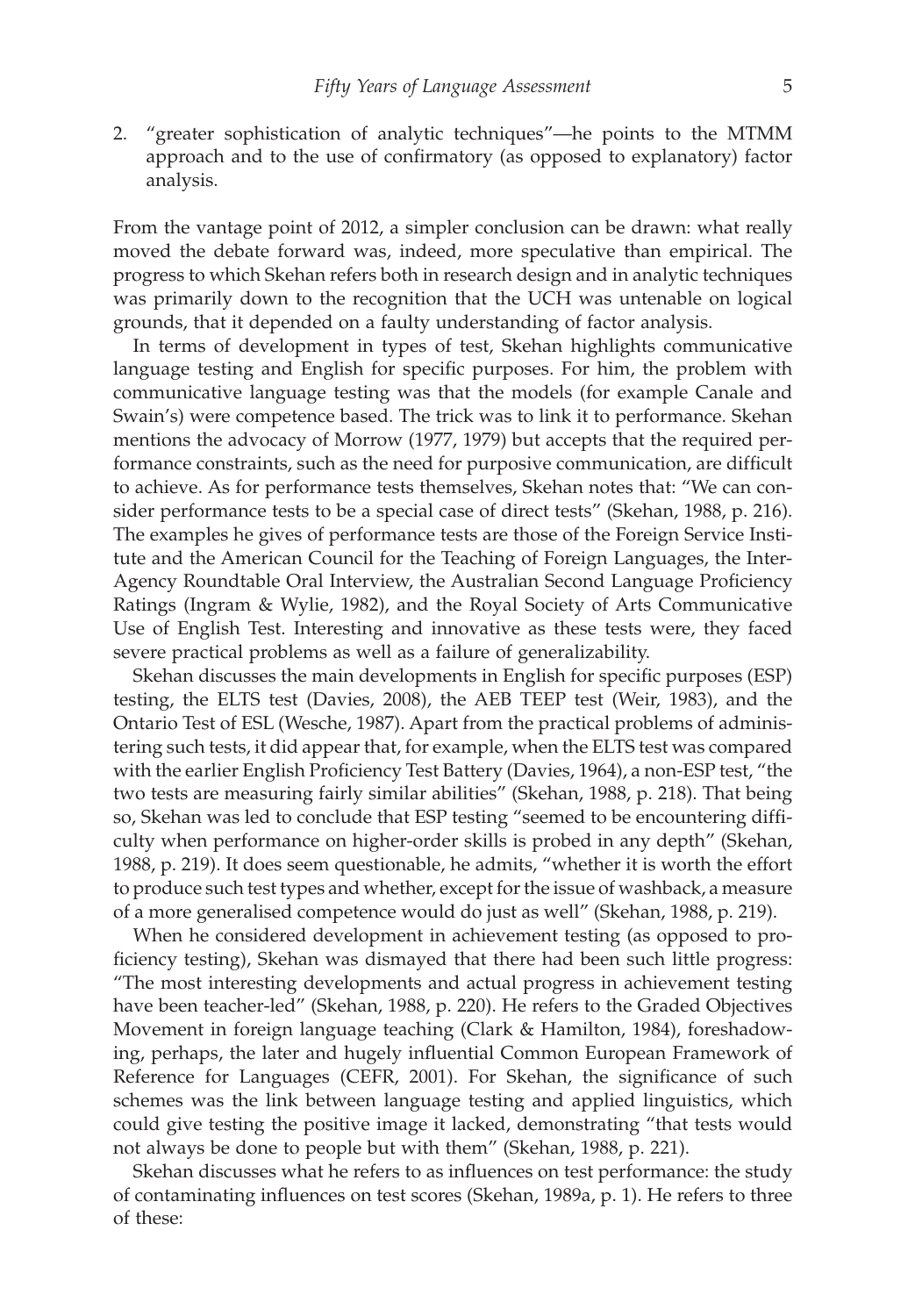- 1. Language-based problems, notably the fact of variation within languages (Tarone, 1988). The general problem of context-embededness of languages, which means that every performance is unique. Overcoming variability requires, he admits, an appeal to additional, not strictly testing, criteria.
- 2. Learner-based problems: studies of age, gender, intelligence, attitude: these had produced very unclear findings.
- 3. Method factors: the influences of the specific test format on the candidate. Different methods seemed to be measuring somewhat different things (Bachman & Palmer, 1982), for example "the multiple-choice format was easier than the open-ended format, while gap-filling was the easiest format of all" (Skehan, 1989a, p. 3).

A particularly significant development in the field during the 1980s was in statistical techniques, notably the application of item response theory (IRT) to challenge (Woods & Baker, 1985) classical item analysis. For Skehan, IRT concerned reliability assessment. He refers also to advances in how test validity was established, quoting convergent-discriminant approaches (Campbell & Fiske, 1959) exploited by Bachman and Palmer's MTMM research (Bachman & Palmer, 1981) and confirmatory factor analysis:

The potential of the technique is clear since it will enable testers to move from a research-then-theory perspective to a more theory-then-research orientation in which hypotheses are tested out, rather than data being simply assembled and trawling operations carried out. (Skehan, 1989a, p. 5)

Again, looking back at such optimism in 2012, one can be skeptical that we have reached a theory-then-research state. So much for confirmatory factor analysis! As for the undoubted development in statistical and analytical techniques, there is the tail wagging the dog doubt: are the statistics the servant or the master? Or, as Lord Beaverbrook asked, "Who is in charge of the clattering train?"

Skehan gives considerable space to a discussion of criterion-referenced measures (CRM). He distinguishes four senses of CRM:

not norm referenced, having an external standard, a cut-off score, a scale of behavior.

The cut-off approach appears to have engendered most research (Hudson & Lynch, 1984; Hughes, 1986). Skehan notes two main advantages of the criterionreferenced approach: washback and the necessary use of domain specifications. But Skehan is not overly optimistic about the use of criterion-referenced testing (CRT), largely because of its lack of attainability. Perhaps the link between CRT and norm referencing was always closer than Skehan admitted (Davies, 1978/1982).

One of the major developments in the 1980s was the level of activity of testing boards and agencies such as the RSA and its Communicative Use of English Language (test), the Cambridge examinations, the Educational Testing Service and its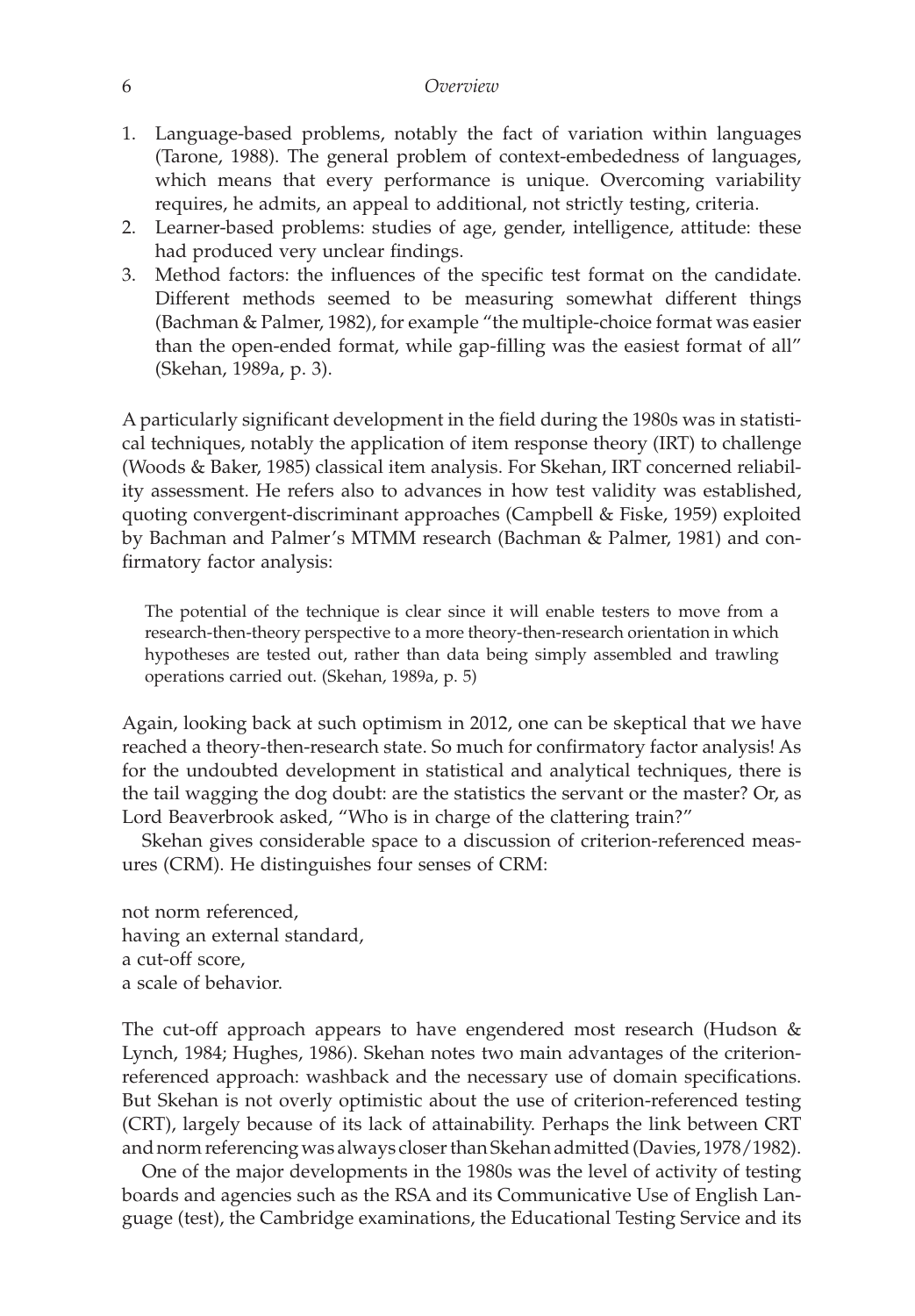Test of English for International Communication and Test of English as a Foreign Language (Stansfield, 1986), the Test of English for Educational Purposes and the British Council's English Language Testing Service test (Criper & Davies, 1987), and, in the Netherlands, CITO and their foreign language tests. Skehan notes the very useful publication of the reviews of English language proficiency tests (Alderson, Krahnke, & Stansfield, 1987), which, for perhaps the first time, made available the thinking and explaining of boards and agencies.

In his conclusion, Skehan notes the increase in books on language testing, both introductory and advanced, as well as the launch of the specialist international journal *Language Testing*. Looking forward, Skehan forecasts more research on the recent proficiency models, re-examination of the problem of coherence of a communication problem, and a closer link between applied linguistics and language testing.

Above all, writes Skehan, what is desirable is

testing related to developmental stages in language learning, allowing in turn a more useful relationship between achievement and proficiency testing: testers will have to address the issue of development, of proficiency and acquisition. There is clear scope here for bridge-building with SLA theories and findings. (Skehan, 1989a, p. 9)

Since Skehan's survey, his hope for an alignment between language testing and applied linguistics has met with some success: not so the closer link he wanted between language testing and second language acquisition research (SLAR). Both disciplines are interested in the knowledge of the (native) speaker but their assumptions are very different, as are their purposes. Sharing a common origin does not guarantee a shared target.

### **1989–2002**

The third in this sequence of surveys (Alderson & Banerjee, 2001, 2002) was published in two parts in 2001 and 2002. Between the second and third survey the amount of research and other language-testing activity had increased so much that the Alderson and Banerjee survey was twice the length of the Skehan one. Alderson and Banerjee recognized the task before them with some trepidation:

The field has become so large and so active that it is virtually impossible to do justice to it, even in a multi State-of-the-Art review like this, and it is changing so rapidly that any prediction of trends is likely to be outdated before it is printed. (Alderson & Banerjee, 2001, p. 215)

This section reports here on the major issues addressed by Alderson and Banerjee: washback, ethics, politics, computer-related matters, validation research.

By washback, Alderson and Banerjee mean "the impact that tests have on teaching and learning. Such impact is usually seen as negative . . . however . . . a good test should or could have positive washback" (Alderson & Banerjee, 2001, p. 214).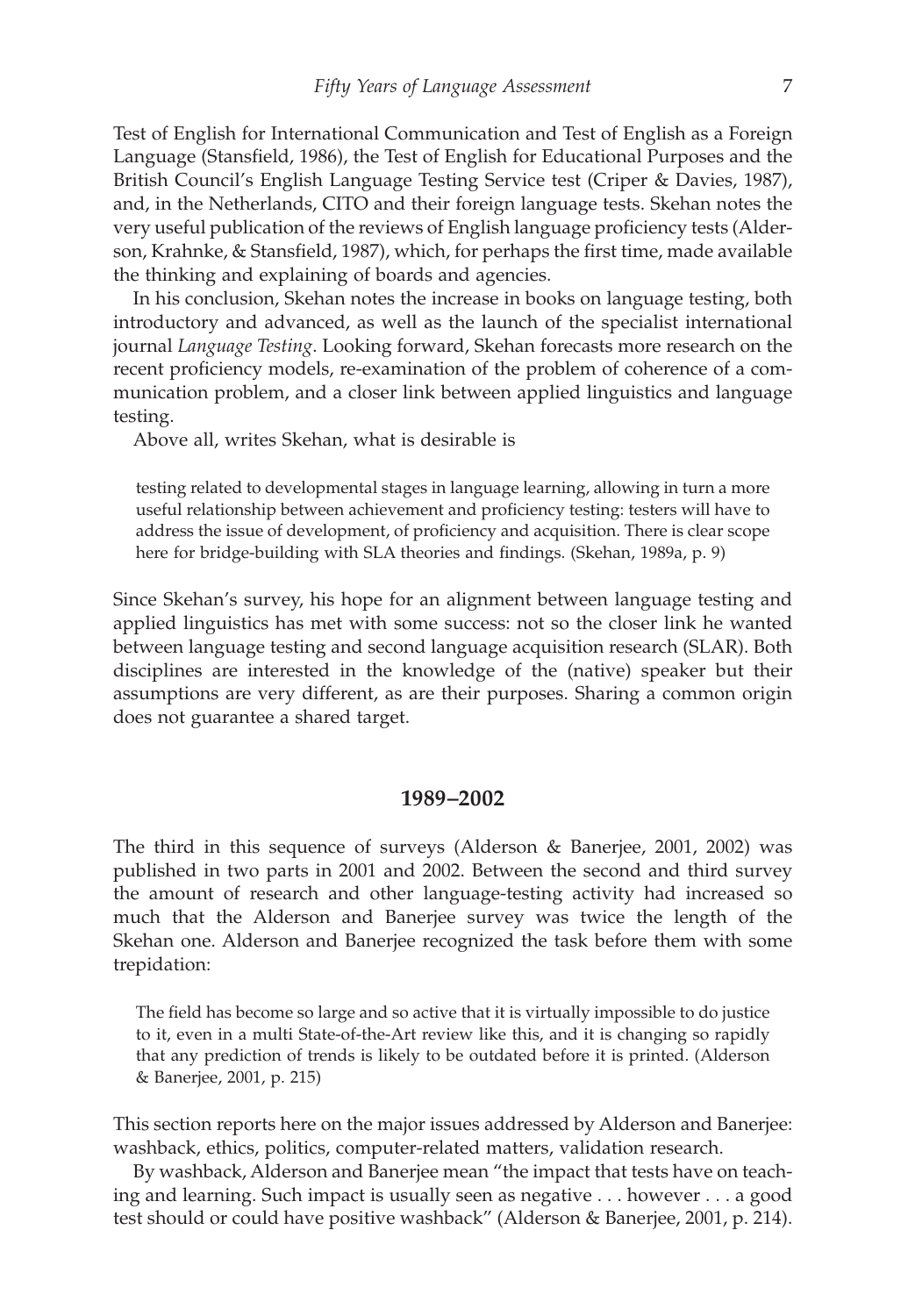Wall (2000) provides a useful overview and argues that test washback needs to be seen in the context of the materials and practices it is based on. Others have argued for broadening washback to cover impact, while Messick (1989) even more broadly discusses the consequences of test score interpretations, sometimes referred to as consequential validity. Such arguments fueled a concern for an ethics of language testing which prompted the International Language Testing Association (ILTA) to develop both a code of ethics (ILTA, 2000) and a code of practice, known as "Guidelines for Practice" (ILTA, 2007). The publication of these codes was, Davies (1997) suggested, clear evidence that language testing had matured into a profession in which codes are aspirations rather than laws to be obeyed.

The ILTA code of ethics was established in 2000. Alderson and Banerjee quote from the code:

[It] is a set of principles which draws upon moral philosophy and strives to guide good professional conduct . . . All professional codes should inform professional conscience and judgement . . . Language testers are independent moral agents, and they are morally entitled to refuse to participate in procedures which would violate personal moral belief. Language testers accepting employment positions where they foresee they may be called on to be involved in situations at variance with their beliefs have a responsibility to acquaint their employer or prospective employer with this fact. Employers and colleagues have a responsibility to ensure that such language testers are not discriminated against in their workplace. (ILTA, 2000, quoted in Alderson & Banerjee, 2001, p. 217)

#### They comment:

These are indeed fine words and the moral tone and intent of this Code is clear: testers should follow ethical practices and have a moral responsibility to do so. Whether this Code of Ethics will be acceptable in the diverse environments in which language testers work around the world remains to be seen. Some might even see this as the imposition of Western cultural or even political values. (Alderson & Banerjee, 2001, p. 217)

Some might indeed! However, the authors of the code of ethics (one of whom was the present writer) were conscious of the need to avoid local bias and Western hegemonic influence. The code's appeal internationally may be judged by the absence of objections from the non-Western world since its publication. True enough, there was a growing concern among language testers for accountability, concerning their activities, influenced by a coming together of professionalism and a concern for ethics. It was this concern which Shohamy (1997) presented as showing the need for a critical language testing.

Discussion of ethics inevitably prompted an interest in the relation between testing and standards and between testing and politics, a link examined more closely below. Alderson and Banerjee's survey made few predictions: one, which turned out to be accurate, concerned the Common European Framework of Reference (North, 1995): "It is now clear that the Common European Framework will become increasingly influential because of the growing need for international recognition of certificates in Europe, in order to guarantee educational and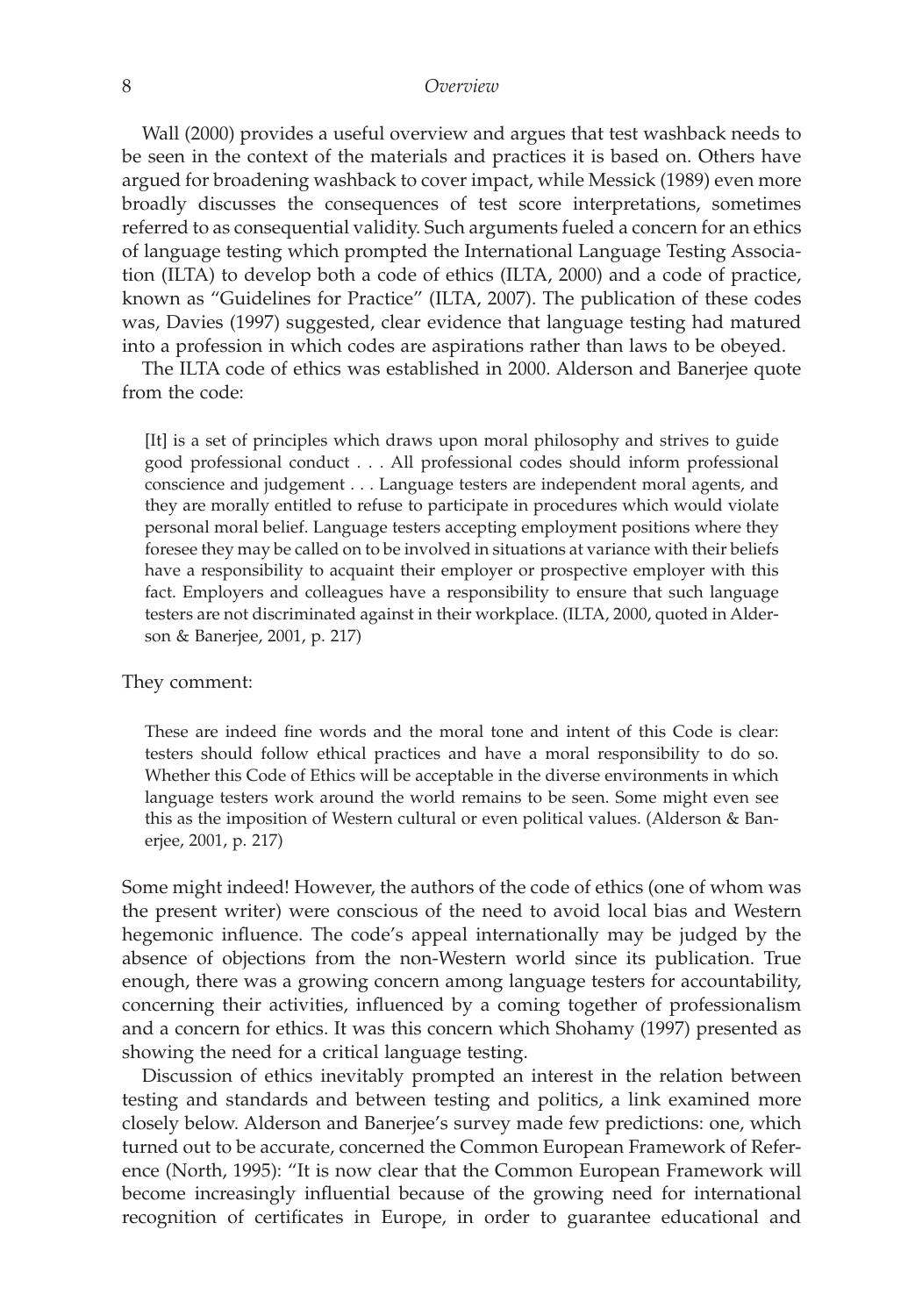employment mobility" (Alderson & Banerjee, 2001, p. 219). They also comment that the Common European Framework underlay the European Language Portfolio, as well as new diagnostic tests such as DIALANG (Alderson, 2005). They could have said that the CEFR would turn out to be influential not just in Europe but worldwide. Such a juggernaut-like acceptance is not without its critics (Fulcher, 2004, and see comments passim on the LTest eList).

Alderson and Banerjee briefly survey work on language for specific purposes (LSP) and, following Skehan, conclude on a somewhat skeptical note:

Perhaps the real challenge to the field is in identifying when it is absolutely necessary to know how well someone can communicate in a specific context or if the information being sought is equally obtainable through a general purpose language test. The answer to this challenge might not be as easily reached as is sometimes presumed. (Alderson & Banerjee, 2001, p. 224)

Their survey notes a considerable growth in the use of computer-based testing. They refer to the development of a computer-delivered version of the Test of English as a Foreign Language which later became the computer-delivered TOEFL iBT, computer-adaptive rating for tests such as the Graduate Management Admission Test, PhonePass [\(www.ordinate.org](http://www.ordinate.org)), a telephone delivery test procedure that led to a computer system, and DIALANG, a suite of computer-based diagnostic tests available in 14 European languages.

Testing young learners had increased but, the survey concludes, had left doubts: first, that the increase had led to a growth in formal assessment, precisely the form of testing that advocates of testing for young children have never favored (Rea-Dickins & Gardner, 2000). Second, the expansion had led "to increased specification of the language targets young learners might plausibly be expected to reach and indicates the spread of centrally specified curriculum goals" (Alderson & Banerjee, 2001, p. 231).

During the 1990s and into the following decade, the issue of validity dominated the language-testing literature. Messick (1989) argued that validity is a unified concept, that validity is not a characteristic of a test but is derived from the inferences made from test scores. In other words, it makes no sense to speak of the validity of a test since validity depends on the outcome of each test event. Although this view has been influential, it has also been challenged (Fulcher & Davidson, 2007; Davies, 2012a) on the grounds that test selection must in part take account of validity estimates earlier accrued. Even more contentiously, Messick maintained that validity should also include test outcomes or test consequences but, as Alderson and Banerjee point out, "it is far from clear whether this is a legitimate area of concern or a political posture" (Alderson & Banerjee, 2002, p. 79).

The attention at the time given to questions of validity meant that language testers were compelled to move beyond psychometric issues and pay attention to language concerns. Alderson and Banerjee consider that this meant a closer relationship between language testing and applied linguistics. Lyle Bachman (1990) supported this relationship in his interactional model, building on the earlier work of Hymes (1972) and Canale and Swain (1980). This apparent move toward applied linguistics was not sufficient for every researcher;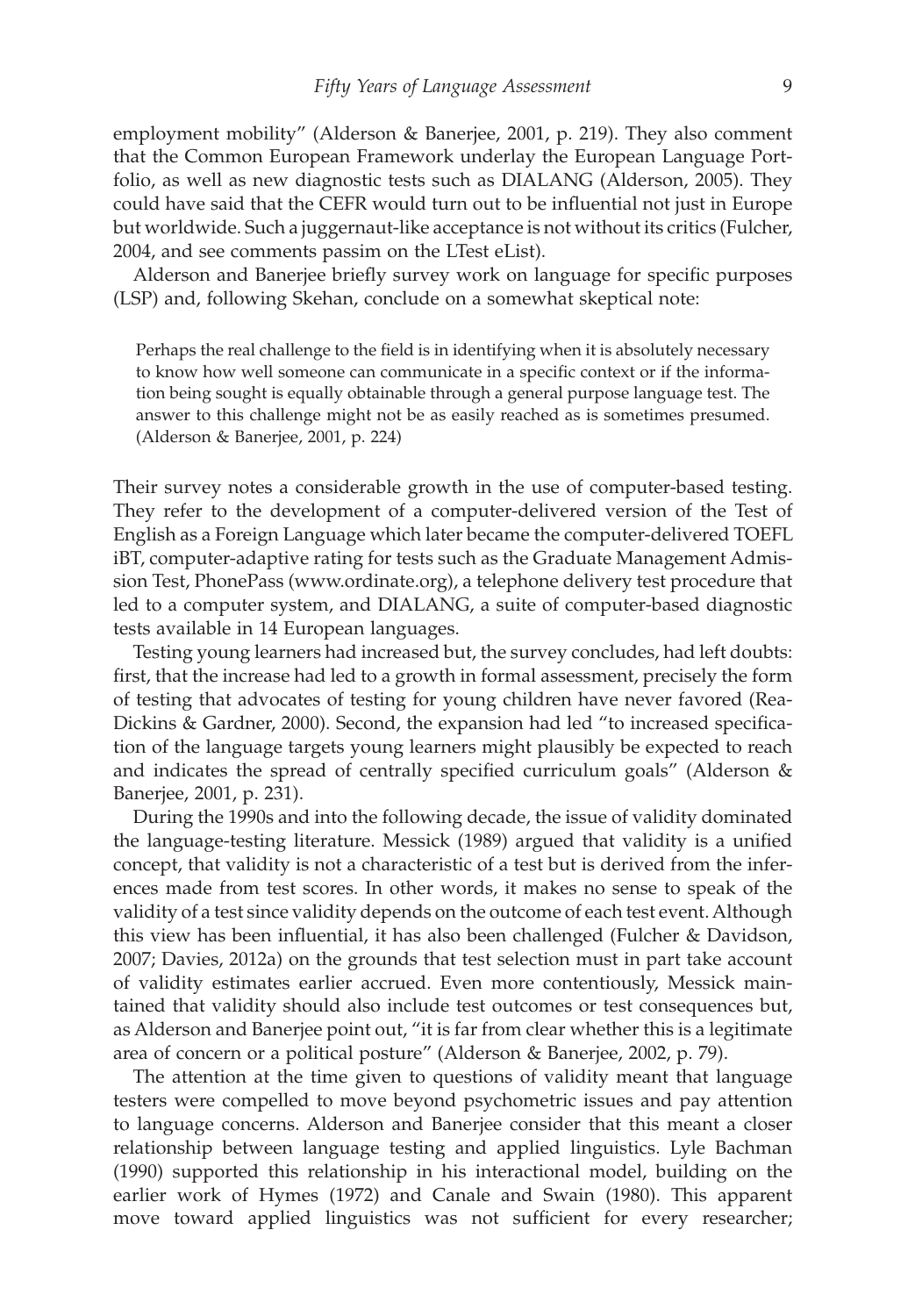McNamara, for example, maintained that the Bachman model ignored the social dimension of language proficiency, an omission McNamara attempted somewhat later to rectify in his coauthored volume with Carston Roever (McNamara & Roever, 2006).

The bulk of Part 2 of the Alderson and Banerjee survey is devoted to summarizing the volumes in the *Cambridge Language Assessment Series* (edited by Alderson and Bachman since 2000), each volume dealing with a different aspect of the current state of the art: reading, listening, vocabulary, speaking, writing, grammar, and language for specific purposes. Cambridge University Press also publishes the *Studies in Language Testing* series (edited by Milanovic and Weir since 1995) in partnership with Cambridge ESOL. This series is mainly concerned with publishing research related to Cambridge ESOL examinations.

Alderson and Banerjee end Part 2 of their survey (Alderson & Banerjee, 2002) by reflecting on a number of issues which, they say, "are currently preoccupying the field" (Alderson & Banerjee, 2002, p. 98). They discuss authenticity, how to design language tests, the reliability–validity distinction, and the validation of language tests. They reserve judgment on the authenticity issue, noting that the little evidence available does not support the need for authenticity in language tests. Central to work on the design of language tests, they claim, is understanding the nature of the task we present to test takers. This, they say, is "the most important challenge for language testers for the next few years" (Alderson & Banerjee, 2002, p. 101).

As for reliability and validity, Alderson and Banerjee follow Messick optimistically: "We need not agonise . . . over whether what we call reliability is actually validity. What matters is how we identify variability in test scores" (Alderson & Banerjee, 2002, p. 102). This harks back to Swain (1993), which at the time seemed heretical.

We return, write Alderson and Banerjee, to where Part 2 of the survey began, to validity and validation (Alderson & Banerjee, 2002, p. 102). They admit this remains a contested issue. Much recent work on validity has adopted the validity argument approach following Messick (1989) and Mislevy. This approach involves two steps: the specification of the proposed interpretations and uses of the test scores and the evaluation of the plausibility of these interpretations and uses (see the recent discussion in Kane, 2012). At the end of their review, Alderson and Banerjee agree that old concerns continue (Alderson & Banerjee, 2002, p. 105), not a view that Skehan took, as my earlier discussion indicated. However, while Skehan was mildly optimistic, Barnwell (1996), on the other hand, in his history of language testing in the USA, was dismayed that language testers keep coming back to the same old issues, most of which, he wrongly claimed, had been solved long ago:

Insights into the constructs we measure as language testers have certainly been enhanced by a greater understanding of the nature of language . . . but dilemmas faced by any attempt to measure language proficiency remain. To use Davies's classic phrase, testing is about **operationalising uncertainty** (Davies 1988) . . . The challenge for the next decade will be to enhance our understanding of these issues. (Alderson & Banerjee, 2002, p. 105)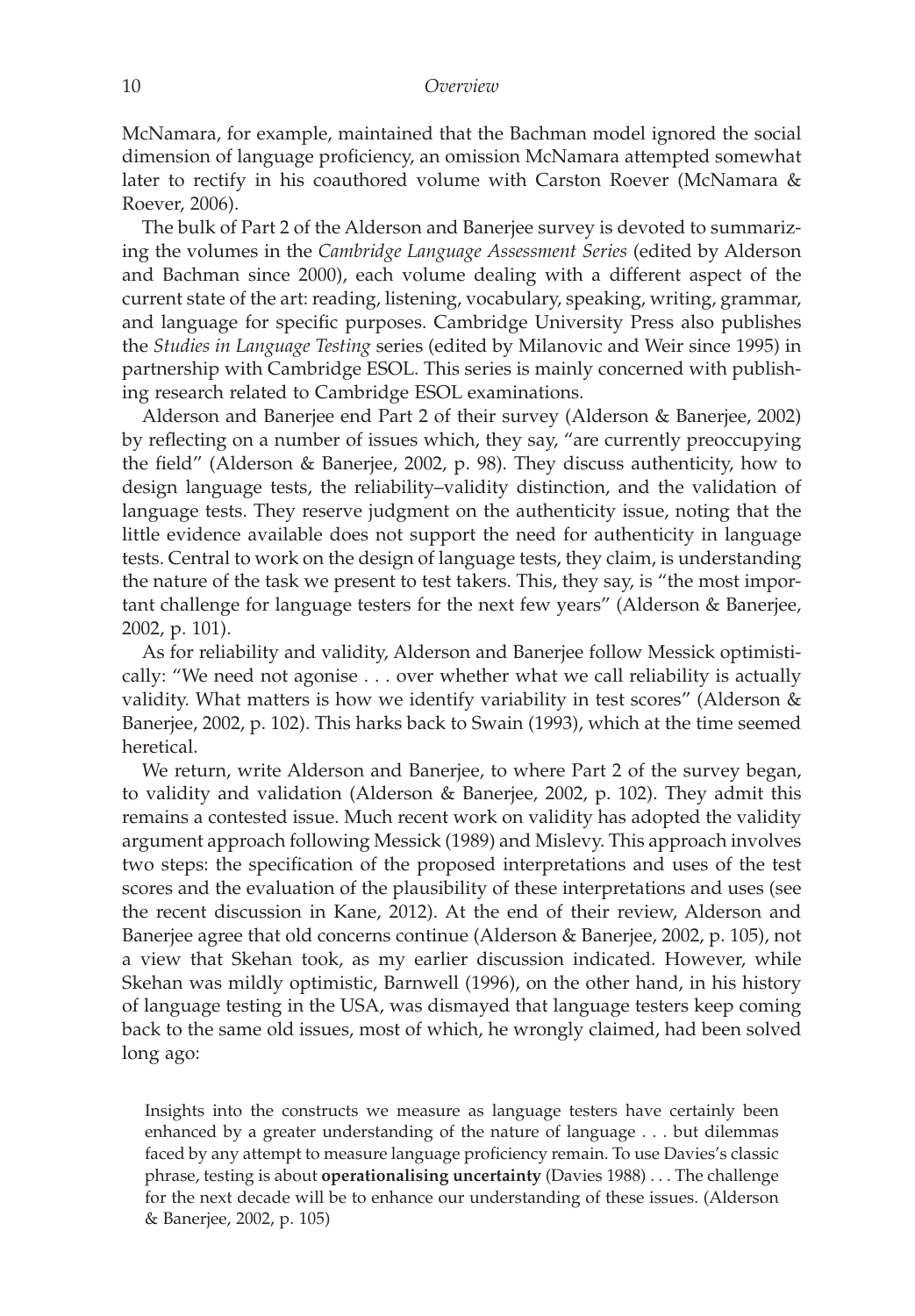## **The 2002–12 Decade**

This section refers briefly to developments in language testing over the period following the Alderson and Banerjee survey, the decade 2002–12. The following section then offers a critical overview of the whole period from 1960 to 2012. Given the wide coverage of this chapter, there are no cross-references.

Along with a continuing research interest in vocabulary, in LSP—for example aviation English—and in web-based and computer-delivered tests, what emerges over the next period is a growing interest in national tests (e.g., the College English Test in China, Asian tests more widely, Dutch tests, and test translation such as that in PISA). The long-felt need for a comprehensive account of the statistics used for language assessment is now fully met by Bachman (2004). Research articles in the last 10 years or so have indicated emerging interest in social and political issues, for instance Shohamy (2001) and McNamara and Roever (2006). Researchers have shown growing interest in the role of language tests in immigrant and citizenship issues (Kunnan, 2012). Technical developments get a look-in (Alderson, 2005; Sawaki, 2012). Validity and now its doppelgänger, ethics, continue to take pride of place in research: a concern for validity means professionalism, means taking account of language in use in diurnal settings, and means a concern for fairness which questions the use of tests in areas of potential discrimination such as immigration and citizenship (Shohamy & McNamara, 2009). The concern for test development, for the suitable architecture of a test, moves into a concern for test use: validity takes central place, dislodging reliability, and the earlier questions for testers—"how?" and "what?"—become "why?" and "should we?" Of course, reliability is not forgotten and, while test use matters, it is accepted that it is intended and not unintended test use that contributes to test validation, which, it is to be hoped, is what Messick really meant (Fulcher & Davidson, 2007; Davies, 2012b).

Much recent work on validity has adopted the validity argument approach, following Messick, Mislevy, and Kane. This approach involves two steps: the specification of the proposed interpretations and use of the test scores and the evaluation of the plausibility of those interpretations and uses. The test developer's decision in interpretation is central to the validity argument. This interpretative argument ranges from scoring to a theory-defined construct to evaluation and concludes with a decision (Kane, 2012).

Language aptitude testing has been little researched since the 1960s. The Modern Language Aptitude Test (Carroll & Sapon, 1959 ) in the 1950s remains the model for all such research. Perhaps because of that test's robustness, few scholars have pursued research, with the exception of Pimsleur (1966) and Skehan (1989b), that is until recently when Charles Stansfield launched a major language aptitude project under the aegis of his Second Language Testing Institute (Stansfield, 1989; Reed & Stansfield, 2004).

Oral assessment has always been problematic. Some years ago, the communicative search for authenticity in language teaching led to the use of pair and group work in oral language assessment. This form of oral assessment has attracted a good deal of research in recent years. It seems that it may resolve some of the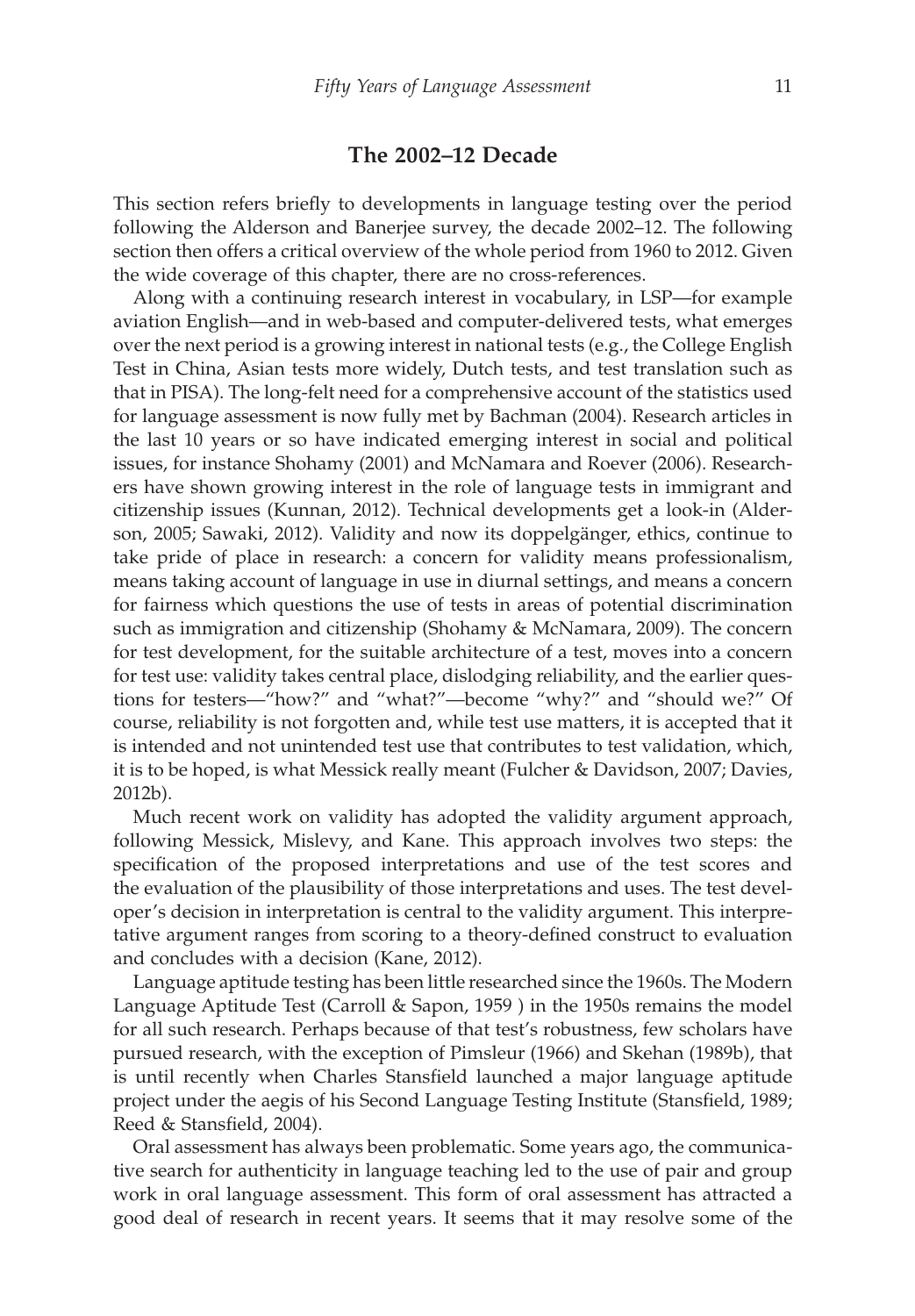weaknesses in the usual oral interview. Of course, there are still problems, such as that of assigning individual scores, but results suggest that paired/group oral assessment offers advantages which individual interviews do not (Taylor & Wigglesworth, 2009).

The increasing attention given to World Englishes, the varieties of English around the world (Singapore English, Indian English, Nigerian English, and so on, and in Europe the so-called English as a lingua franca), has raised the question of the appropriate model in each case that English tests should use. What evidence there is suggests that, in formal assessment and education, Standard English is the model that local stakeholders invariably choose.

## **Overview**

Three concerns have dominated language testing since the 1960s. They are:

- 1. How to test?
- 2. What to test?
- 3. Who are the testers?

These concerns are present throughout the period (and, indeed, could be said to be the enduring business of language testing), although the third—the "who?" comes into prominence only after developments of the "how?" and the "what?"

## How to Test?

Much of the discussion and much of the practice has been on refining reliability and on improving methods of analysis (for example, IRT, structural equation modeling). While such refining never ends, it seems evident that the profession is now confident of its ability to write test items, including in the difficult areas of the productive skills, and to analyze the results whether the items are quantitative or qualitative. The process of writing items and analyzing results causes imaginative views of test delivery to be tempered by a realistic view of practice. In addition to creative innovation with test items such as interactive dialogue in speaking tests, cloze in reading tests, and dictation in listening tests, computing developments have allowed TOEFL to become web based and the new Pearson Academic Test of English to be delivered entirely by computer. This can be a problem for poorer countries where there are few computers. The decision by Cambridge ESOL to offer both computer and written versions of IELTS acknowledges this disparity.

## What to Test?

The argument about the nature of language, the unforgiving dispute between nominalism and realism, underlies the question of what to test. Robert Lado, properly praised at the start of this chapter for his pioneering structuralist work, represents a realist approach (as, indeed, does Noam Chomsky), while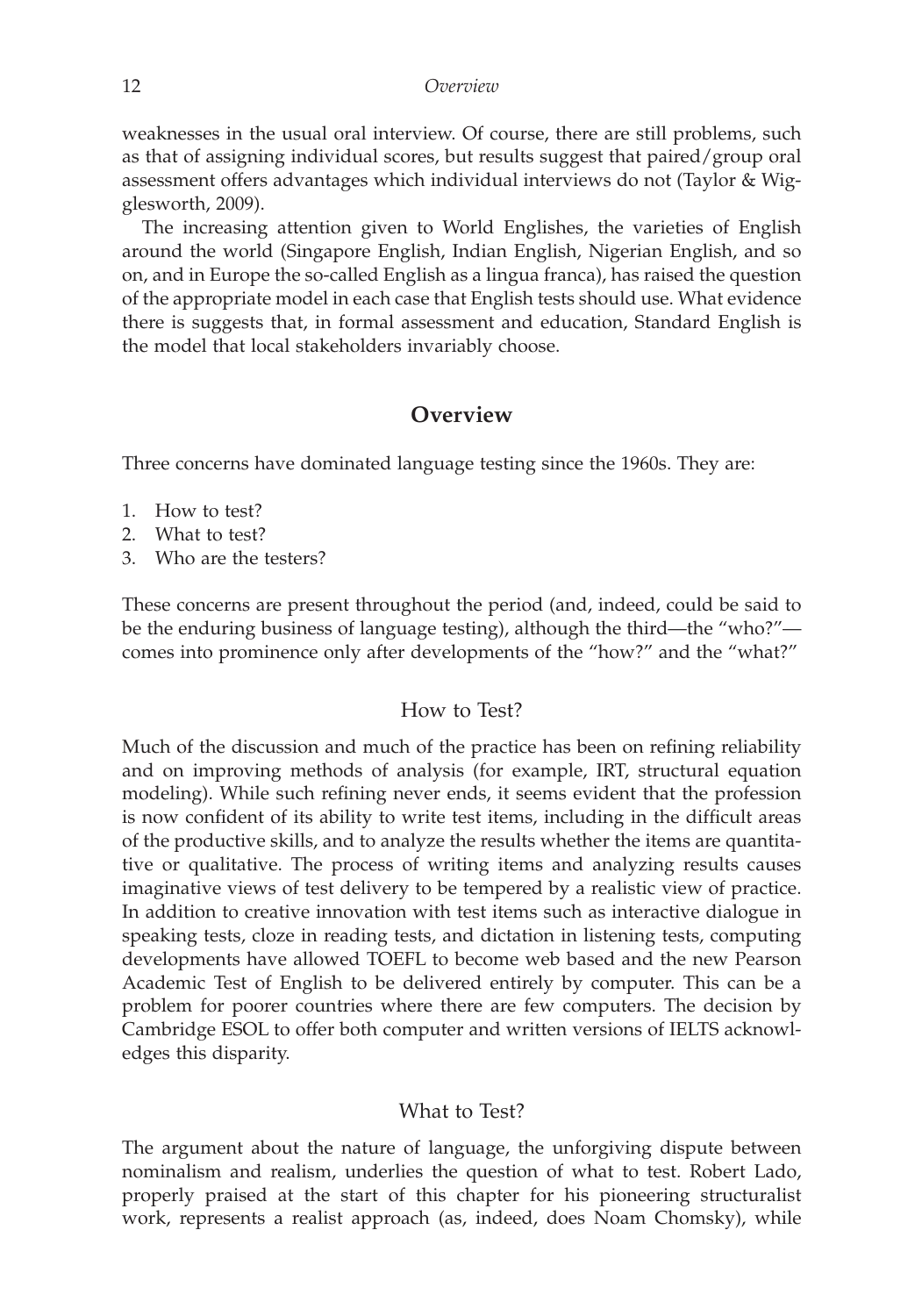the communicative response to structuralism in the 1970s and 1980s belongs to nominalism. Realism says that language is a set of ideas such as grammar, phonology, and so on, constructed in the minds of linguists, since native speakers do not operate top-down from a grammatical or phonological construct in order to construct sentences. The nominalist approach says that, whether our perceptions are correct or not, we deal with real things in the world: there is language in use.

After the communicative revolution had, quite quickly, run its course, the profession settled down to a compromise position (Bachman, 2005), which is where we are today. Indeed, the strong focus on what to test has given way to a serious concern for the profession's own professionalism.

## Who Are the Testers? A Profession

Many developments over the later part of this half-century indicate that the practice of language testing has become professionalized. These indications include the two international journals: the journal *Language Testing* is now nearly 30 years old; it was joined in 2004 by *Language Assessment Quarterly*. Attempts to distinguish the two journals on the grounds of special interests have so far not been wholly successful. There are several dedicated Web pages (for example [www.](http://www.iltaonline.com) [iltaonline.com](http://www.iltaonline.com)), a number of textbooks and dictionaries (for example Davies et al., 1999), and international and national language-testing associations, among them the International Language Testing Association, the Association of Language Testers of Europe, the European Association for Language Testing and Assessment, the Japan Language Testing Association, three regional associations in the USA—the Midwest Association of Language Testers, the East Coast Organization of Language Testers, and the Southern California Association for Language Assessment Research—the newly formed Canadian Association, and the Australian– New Zealand Association. Codes of ethics and codes of practice have been published, and the profession has available training programs and research degrees in language testing and regular national and international conferences, notably the annual Language Testing Research Colloquium. In addition, testing organizations (for example Cambridge ESOL, ETS, Pearson Language Testing) have reviewed their delivery systems and established research arms to support the profession.

Such are the outward indicators of professionalism. But the inward, perhaps the more important, are also evident. These are all concerns for the profession's accountability, that its practice is transparent and fair to all stakeholders. Hence the major concerns with washback, with ethics, and with validity. Washback requires that the profession recognize that its language-testing products have an effect on the world, an effect which it is the profession's responsibility to make beneficial as much as possible. Alas! This admirable aim is not easy to achieve but it remains a potent ambition. Ethics goes further than washback, taking into account not just what effect a test has but whether it is morally right to develop/ use a particular test. The profession has been much exercised about this concern ever since Western governments imposed language tests for immigrants, refugees, and new citizens.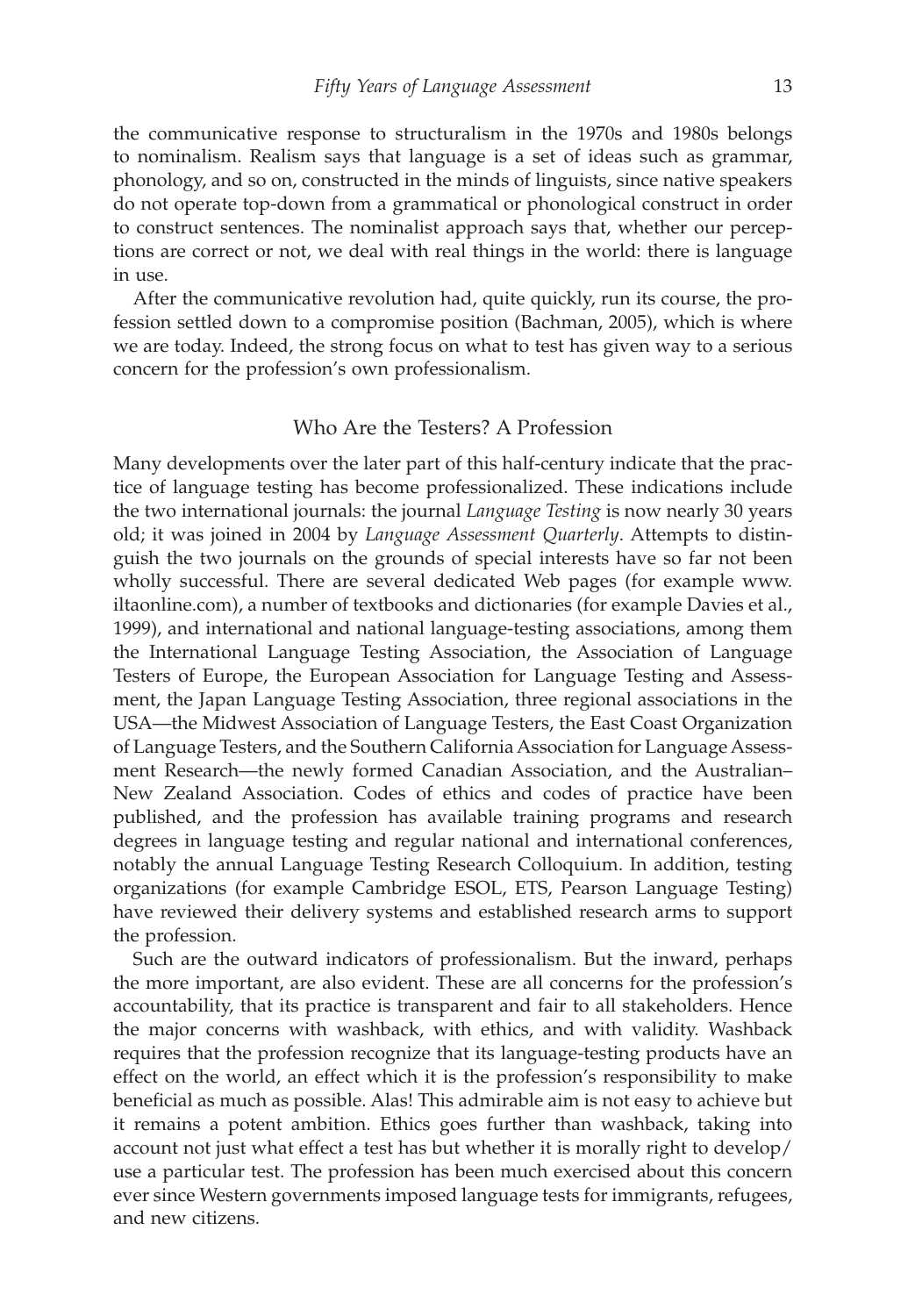Being ethical (or, perhaps more appropriately, claiming to be ethical) is the stance that marks out a profession, hence the various codes of ethics and of practice which declare, in the sense of an oath, that those involved promise to uphold the virtues of the profession.

Validity, including accountability, may be seen as an overarching construct, a promise to perform justly, as well as to include in tests only what should be there, and a concern for the effects on stakeholders plus a commitment to ensuring that the consequences of a test are those that were intended.

That is one view of validity, the Messick–Kane–Chapelle view. A simpler definition can also be proposed, one that does not aim at an umbrella-like validity which acts as a judgment on all aspects of a test. The simpler view is that washback and ethics (and accountability) are distinct: each has its proper role. Validity, for instance, asks the questions: Does the test embody in its items the original intention and do the scores it achieves provide an appropriate outcome?

# **Conclusion**

Has there been progress in language testing since the 1960s, given that the same issues appear again and again, issues that remain, it appears, unresolved? This chapter argues that yes, there has been progress. Of course, issues such as validity and the structural–communicative debate remain. And so they should, since they are fundamental to the theory and practice of language testing. But the professionalizing of the activity with all that entails, the serious concern for ethics, the development of a research culture—these are real signs of progress, of a profession that is comfortable in its practice and alert to its shortcomings.

SEE ALSO: Chapter 16, Assessing Language Varieties; Chapter 46, Defining Constructs and Assessment Design; Chapter 65, Evaluation of Language Tests Through Validation Research; Chapter 68, Consequences, Impact, and Washback; Chapter 70, Classical Theory Reliability; Chapter 94, Ongoing Challenges in Language Assessment

## **References**

- Alderson, J. C. (2005). *Diagnosing foreign language proficiency: The interface between learning and assessment*. London, England: Continuum.
- Alderson, J. C., & Banerjee, J. (2001). State of the art review: Language testing and assessment part 1. *Language Teaching*, *34*, 213–36.
- Alderson, J. C., & Banerjee, J. (2002). State of the art review: Language testing and assessment part 2. *Language Teaching*, *35*, 79–113.
- Alderson, J. C., Krahnke, K. J., & Stansfield, C. (Eds.). (1987). *Reviews of English language proficiency tests*. Washington, DC: TESOL.
- Bachman, L. (1982). The trait structure of cloze test scores. *TESOL Quarterly*, *16*(1), 61–70.
- Bachman, L. (1990). *Fundamental considerations in language testing*. Oxford, England: Oxford University Press.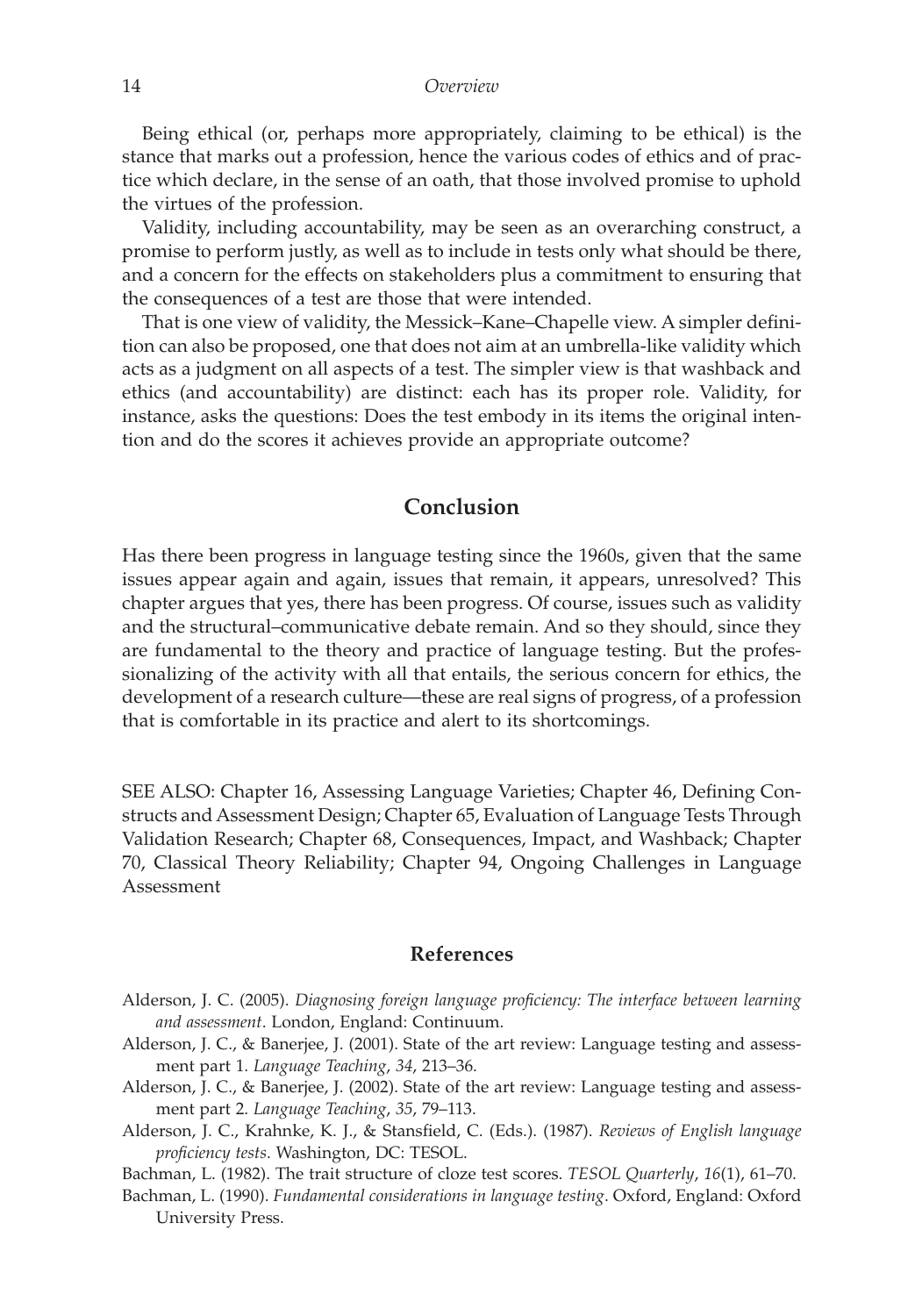- Bachman, L. (2004). *Statistical analyses for language assessment*. Cambridge, England: Cambridge University Press.
- Bachman, L. (2005). Building and supporting a case for test use. *Language Assessment Quarterly*, *2*, 1–34.
- Bachman, L., & Palmer, A. (1981). A multitrait-multimethod investigation into the construct validity of six tests of speaking and reading. In A. S. Palmer, P. J. M., Groot, & G. A. Trosper (Eds.), *The construct validation of tests of communicative competence* (pp. 149–65). Washington, DC: TESOL.
- Bachman, L., & Palmer, A. (1982). The construct validation of some components of communicative proficiency. *Language Learning*, *31*, 67–86.
- Barnwell, D. P. (1996). *A history of foreign language testing in the United States*. Tempe, AZ: Bilingual Press.
- Campbell, D. T., & Fiske, D. W. (1959). Convergent and discriminant validation by the multitrait-multimethod matrix. *Psychological Bulletin*, *56*, 81–105.
- Canale, M., & Swain, M. (1980). Theoretical bases of communicative approaches to second language teaching and testing. *Applied Linguistics*, *1*, 1–47.
- Carroll, B. J. (1978). *An English Language Testing Service: specifications*. London, England: British Council.
- Carroll, J. B. (1993). *Human cognitive abilities: A survey of factor analysis studies*. Cambridge, England: Cambridge University Press.
- Carroll, J., & Sapon, S. (1959). *The Modern Language Aptitude Test*. New York, NY: Harcourt Brace Jovanovich.
- CEFR (Council of Europe). (2001). *A Common European Framework of Reference for Learning, Teaching and Assessment*. Cambridge, England: Cambridge University Press.
- Clark, J., & Hamilton J. (1984). *Syllabus: Guidelines 1*. London, England: Centre for Information on Language Teaching.
- Criper, C., & Davies, A. (1987). *Edinburgh ELTS validation project: Final report*. London, England: British Council.
- Davies, A. (1964). *English Proficiency Test Battery, Version A*. London, England: British Council.
- Davies, A. (1982). Language testing parts 1 and 2. In V. Kinsella (Ed.), *Cambridge surveys 1* (pp. 127–59). Cambridge, England: Cambridge University Press. (Originally published in *Language Teaching and Linguistics: Abstracts*, 1978).
- Davies, A. (1988). Operationalising uncertainty in language testing: An argument in favour of content validity. *Language Testing*, *5*(1), 32–48.
- Davies, A. (1997). Demands of being professional in language testing. *Language Testing*, *14*(3), 328–39.
- Davies, A. (2008). *Assessing Academic English: Testing English proficiency 1950–1989: The IELTS solution*. Cambridge, England: Cambridge University Press and Cambridge ESOL.
- Davies, A. (2012a). Ethical codes and unexpected consequences. In G. Fulcher & F. Davidson (Eds.), *The Routledge handbook of language testing* (pp. 455–68). London, England: Routledge.
- Davies, A. (2012b). Kane, validity and soundness. *Language Testing*, *29*(1), 37–42.
- Davies, A., Brown, A., Elder, C., Hill, K., Lumley, T., & McNamara, T. (1999). *Dictionary of language testing*. Cambridge, England: Cambridge University Press and Cambridge Local Examinations Syndicate.
- Fulcher, G. (2004). Deluded by artifices? The Common European Framework and harmonization. *Language Assessment Quarterly*, *1*, 253–66.
- Fulcher, G., & Davidson, F. (2007). *Language Testing and Assessment: An advanced resource book*. London, England: Routledge.
- Heaton, J. B. (1988). *Writing English language tests* (2nd ed.). London, England: Longman.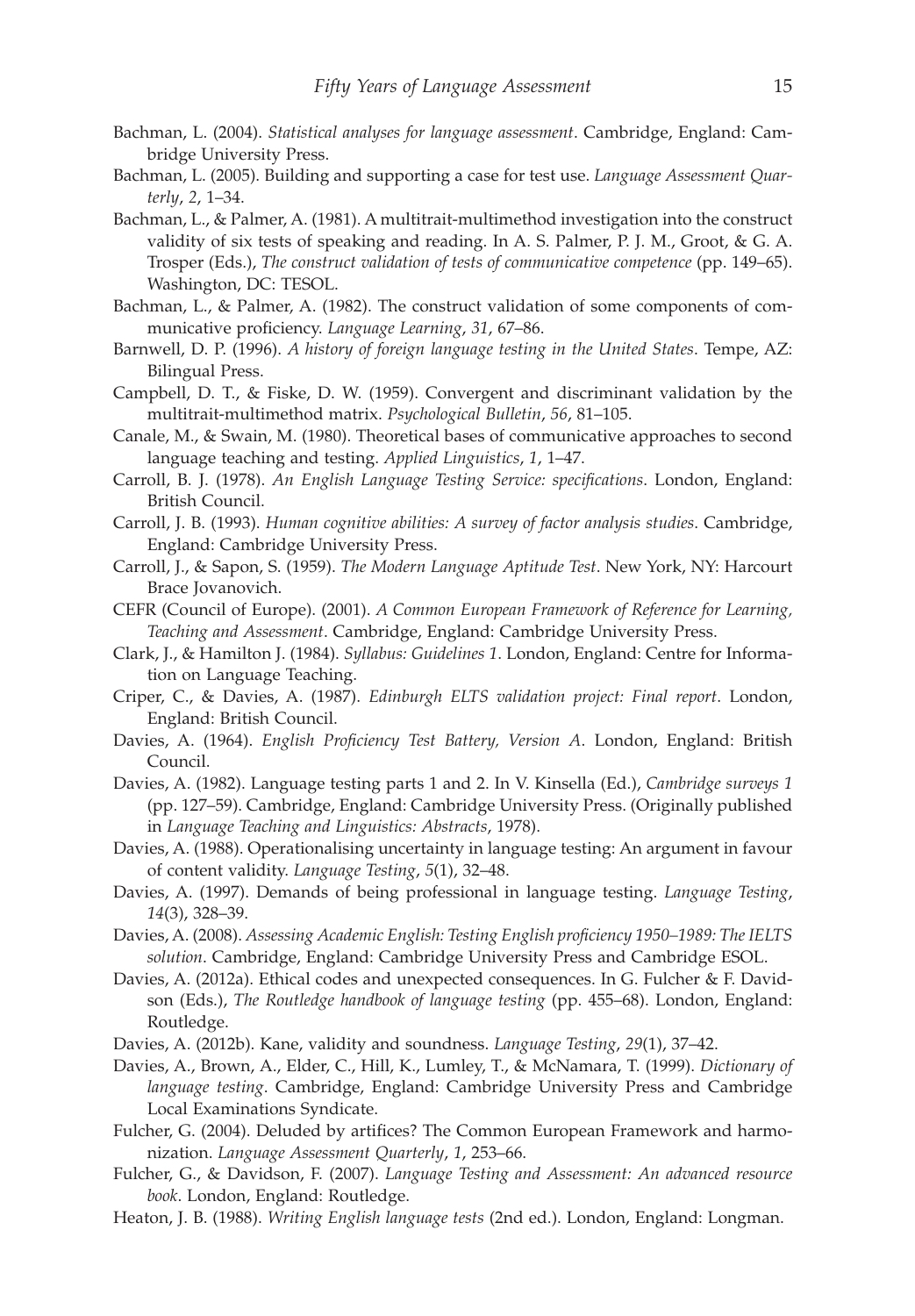- Hudson, T., & Lynch, B. (1984). A criterion-referenced approach to ESL achievement testing. *Language Testing*, *1*(2), 171–201.
- Hughes, A. (1986). A pragmatic approach to criterion-referenced foreign language testing. In M. Portal (Ed.), *Innovations in language testing* (pp. 31–40). Windsor, England: National Foundation for Educational Research.
- Hymes, D. (1972). On communicative competence. In J. B. Pride & J. Holmes (Eds.), *Sociolinguistics: Selected readings* (pp. 267–93). Harmondsworth, England: Penguin Books.
- Ingram, D., & Wylie, L. (1982). *Australian second language proficiency ratings* (2nd ed. [1st ed., 1979]). Canberra, Australia: Australian Department of Immigration and Ethnic Affairs.
- Kane, M. (2012). Validating score interpretations and uses. *Language Testing* (Messick Lecture, Language Testing Research Colloquium 2010, with contributions by C. Chapelle, J. Oller, & A. Davies), *29*(1), 3–42.
- Kunnan, A. J. (2012). Language assessment for immigration and citizenship. In G. Fulcher & F. Davidson (Eds.), *The Routledge handbook of language testing* (pp. 162–77). London, England: Routledge.
- Lado, R. (1961). *Language testing: The construction and use of foreign language tests*. London, England: Longman.
- McNamara, T. F., & Roever, C. (2006). *Language testing: The social dimension*. Malden, MA: Blackwell.
- Messick, S. (1989). Validity. In R. L. Linn (Ed.), *Educational measurement* (3rd ed., pp. 13–103). New York, NY: Macmillan.
- Morrow, K. (1977). *Techniques of evaluation for a notional syllabus*. London, England: Royal Society of Arts.
- Morrow, K. (1979). Communicative language testing: Revolution or evolution? In C. J. Brumfit & K. Johnson (Eds.), *The communicative approach to language teaching* (pp. 143– 57). Oxford, England: Oxford University Press.
- North, B. (1995). *The development of a common framework scale of language proficiency based on a theory of measurement* (Unpublished doctoral dissertation). Thames Valley University, London, England.
- Oller, J. W., Jr. (1979). *Language tests at school*. London, England: Longman.
- Pimsleur, P. (1966). *Language aptitude battery*. New York, NY: Harcourt, Brace & World.
- Rea-Dickins, P., & Gardner, S. (2000). Snares or silver bullets: Disentangling the construct of formative assessment. *Language Testing*, *17*(2), 215–43.
- Reed, D., & Stansfield, C. (2004). Using the Modern Language Aptitude Test to identify foreign language learning disability: Is it ethical? *Language Assessment Quarterly*, *1*(2–3), 161–76.
- Sawaki, Y. (2012). Technology in language testing. In G. Fulcher & F. Davidson (Eds.), *The Routledge handbook of language testing* (pp. 426–37). London, England: Routledge.
- Shohamy, E. (1997, March). *Critical language testing and beyond*. Plenary paper presented at the annual meeting of the American Association for Applied Linguistics, Orlando, FL.
- Shohamy, E. (2001). *The power of tests*. London, England: Longman.
- Shohamy, E., & McNamara, T. (Eds.). (2009). *Immigration, citizenship and asylum* (Special issue). *Language Assessment Quarterly*, *6*(1).
- Skehan, P. (1988). State of the art article: Language testing part 1. *Language Teaching*, 211–21.
- Skehan, P. (1989a). State of the art article: Language testing part 2. *Language Teaching*, 1–13.
- Skehan, P. (1989b). *Individual differences in second and foreign language learning*. London, England: Edward Arnold.
- Spolsky, B. (1977). Language testing: Art or science? In G. Nickel (Ed.), *Proceedings of the Fourth International Congress of Applied Linguistics* (Vol. 3, pp. 7–28). Stuttgart, Germany: Hochschuverlag.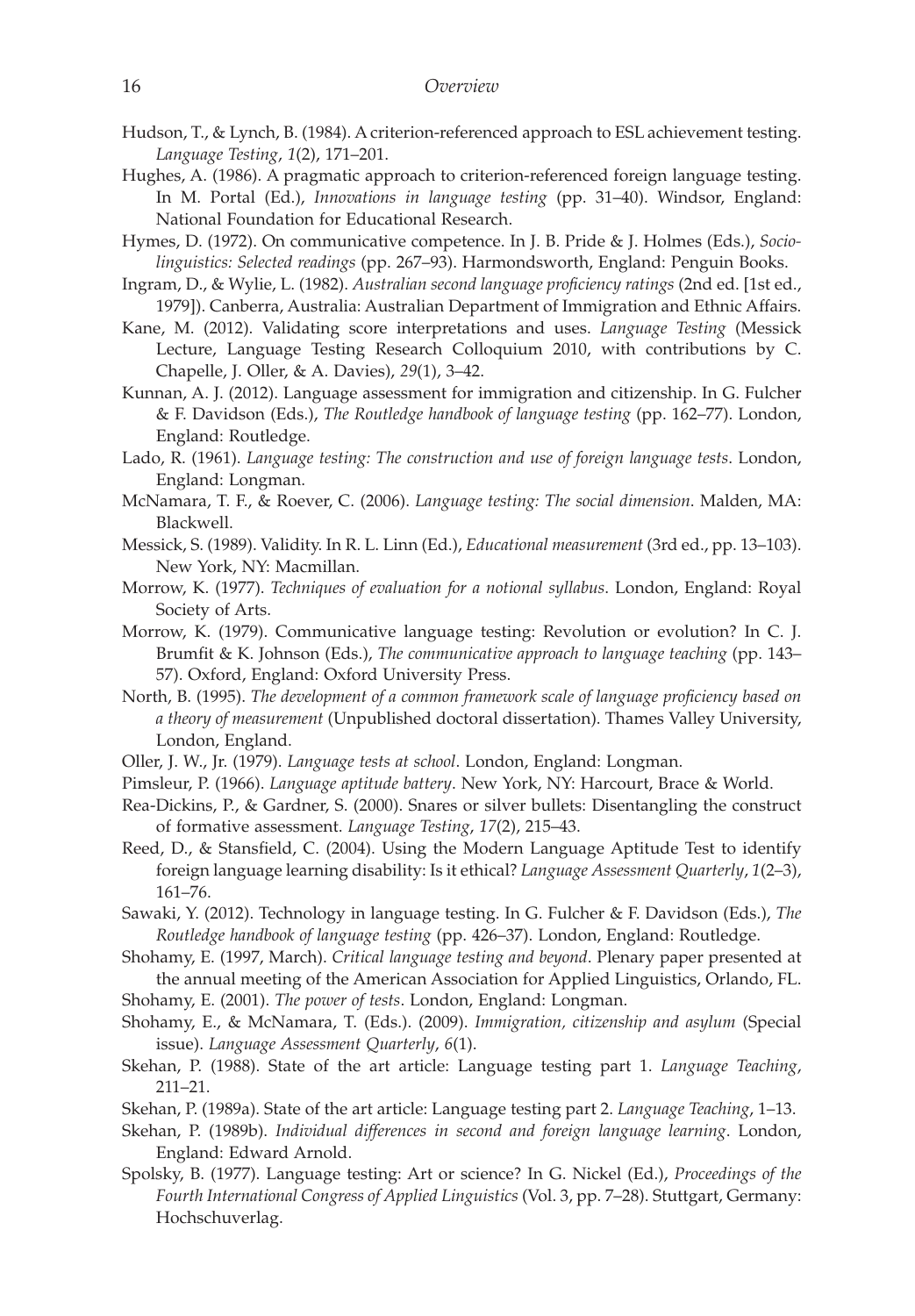- Stansfield, C. (Ed.). (1986). *Towards communicative competence testing: Proceedings of the second TOEFL Invitational Conference*. Princeton, NJ: Educational Testing Service.
- Stansfield, C. (1989). *Language aptitude reconsidered*. Washington, DC: ERIC Clearing House on Language and Linguistics.
- Swain, M. (1993). Second language testing and second language acquisition: Is there a conflict with traditional psychometrics? *Language Testing*, *10*(2), 193–207.
- Tarone, E. (1988). *Variation in interlanguage*. London, England: Edward Arnold.
- Taylor, L., & Wigglesworth, G. (Eds.). (2009). *Paired oral assessment* (Special issue). *Language Testing*, *26*(3).
- Valette, R. (1967). *Modern language testing: A handbook*. New York, NY: Harcourt, Brace & World.
- Valette, R. (1977). *Modern language testing* (2nd ed.). New York, NY: Harcourt Brace Jovanovich.
- Wall, D. (2000). The impact of high-stakes testing on teaching and learning: Can this be predicted or controlled? *System*, *28*, 499–509.
- Weir, C. (1983). *Identifying the language needs of overseas students in tertiary education in the United Kingdom* (Unpublished doctoral dissertation). University of London, England.
- Wesche, M. (1987). Communicative testing in a second language. *Canadian Modern Language Review*, *37*, 551–71.
- Woods, A., & Baker, R. (1985). Item response theory. *Language Testing*, *2*(2), 119–40.

# **Suggested Readings**

- Alderson, J. C., Clapham, C., and Wall, D. (1995). *Language test construction and evaluation*. Cambridge, England: Cambridge University Press.
- Allen, J. P. B., & Davies, A. (Eds.). (1977). *The Edinburgh course in applied linguistics. Vol. 4: Testing and experimental methods*. Oxford, England: Oxford University Press.
- Bachman, L. (1990). *Fundamental considerations in language testing*. Oxford, England: Oxford University Press.
- Bachman, L., & Cohen, A. D. (Eds.). (1998). *Interfaces between second language acquisition and language testing research*. New York, NY: Cambridge University Press.
- Bachman, L., & Palmer, A. (2010). *Language assessment in practice: Developing language assessments and justifying their use in the real world*. Oxford, England: Oxford University Press.
- Banerjee, J., Clapham, C., Clapham, P., & Wall, D. (Eds.). (1999). *ILTA language testing bibliography 1990–1999*. Lancaster, England: Centre for Research in Language Education.
- Bond, T., & Fox, C. (2007). *Applying the Rasch model: Fundamental measurement and the human sciences*. Mahwah, NJ: Erlbaum.
- Bormuth, J. R. (1970). *On the theory of achievement test items*. Chicago, IL: University of Chicago Press.
- Bourdieu, P. (1977). *Outline of a theory of practice* (R. Nice, Trans.). Cambridge, England: Cambridge University Press.
- Brown, A. (2005). *Interviewer variability in oral proficiency interviews*. Frankfurt, Germany: Peter Lang.
- Brown, J. D., & Hudson, T. (2002). *Criterion-referenced language testing*. Cambridge, England: Cambridge University Press.
- Carroll, B. J. (1980). *Testing communicative performance*. Oxford, England: Pergamon Press.
- Chapelle, C. A. (2012). Validity argument for language assessment: The framework is simple . . . *Language Testing*, *29*(1), 19–27.
- Chapelle, C. A., & Douglas, D. (2006). *Assessing language through computer technology*. Cambridge, England: Cambridge University Press.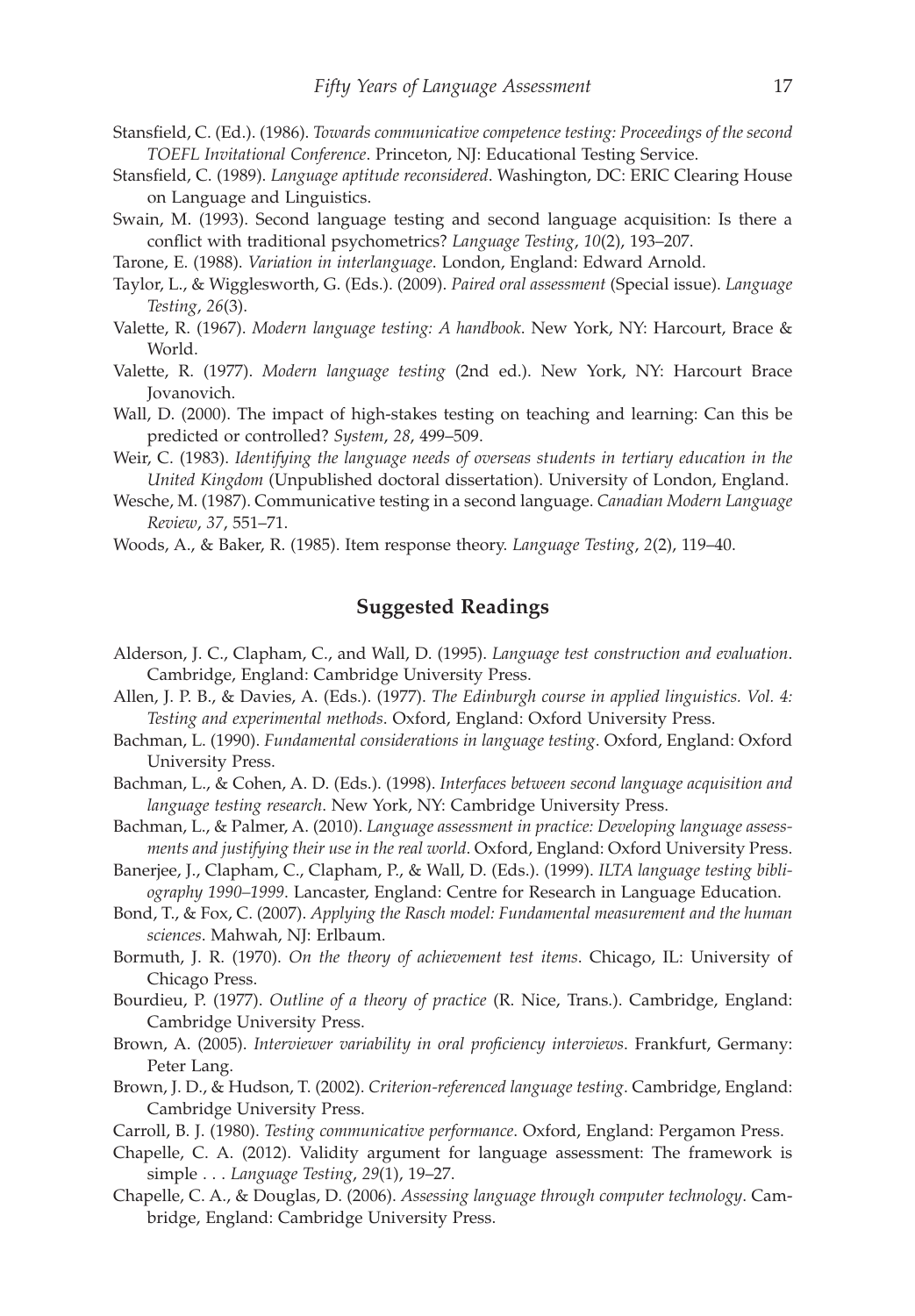- Chapelle, C. A., Enright, M., & Jamieson, J. (Eds.). (2008). *Building a validity argument for the test of English as a foreign language*. New York, NY: Routledge.
- Clark, J. L. D. (1972). *Foreign language testing: Theory and practice*. Philadelphia, PA: Center for Curriculum Development.
- Coady, M., & Bloch, S. (Eds.). (1996). *Codes of ethics and the professions*. Melbourne, Australia: Melbourne University Press.
- Cushing, S. W. (2002). *Assessing writing*. Cambridge, England: Cambridge University Press.
- Davies, A. (Ed.). (1968). *Language testing symposium*. Oxford, England: Oxford University Press.
- Davies, A. (1990). *Principles of language testing*. Oxford, England: Blackwell.
- De Jong, J. (1991). *Defining a variable of foreign language ability: An application of item response theory*. The Hague, Netherlands: CIP-Gegevens Koninklijke Bibliotheek.
- Fulcher, G. (2003). *Testing second language speaking*. London, England: Longman.
- Fulcher, G. (2010). *Practical language testing*. London, England: Hodder Education.
- Fulcher, G., & Davidson, F. (2007). *Language testing and assessment: An advanced resource book*. London, England: Routledge.
- Genesee, F., & Upshur, J. A. (1996). *Classroom-based evaluation in second language education*. Cambridge, England: Cambridge University Press.
- Green, A. J. F. (1998). *Using verbal protocols in language testing research: A handbook*. Cambridge, England: Cambridge University Press.
- Hughes, A. (2003). *Testing for language teachers*. Cambridge, England: Cambridge University Press.
- Huhta, A., Kohonen, V., Kurksuonio, L., & Luoma, S. (Eds.). (1997). *Current developments and alternatives in language assessment: Proceedings of the Language Testing Research Colloquium 1996*. Jyväskylä, Finland: University of Jyväskylä Press.
- Kunnan, A. J. (Ed.). (2000). *Fairness and validation in language assessment*. Cambridge, England: Cambridge University Press.
- Lowe, G. (1983). The oral interview: Origins, applications, pitfalls and implications. *Die Unerrichtspraxis*, *16*, 230–44.
- McNamara, T. F. (1996). *Measuring second language performance*. London, England: Addison-Wesley.
- McNamara, T. F. (2000). *Language testing*. Oxford, England: Oxford University Press.
- Mousavi, S. A. (2002). *An encyclopedic dictionary of language testing* (3rd ed.). Taipei, Taiwan: Tung Hua Book Co.
- Oller, J. W., Jr. (1983). *Issues in language testing research*. Rowley, MA: Newbury House.
- Oller, J. W., Jr. (2012). Grounding the argument-based framework for validating score interpretations and uses. *Language Testing*, *29*(1), 29–36.
- Schmitt, N. (2010). *Researching vocabulary: A vocabulary research manual*. Basingstoke, England: Palgrave Macmillan.
- Schrand, H. (Ed.). (1969). *Leistungsmessung im Sprachunterricht: Positionspapier*. Marburg, Germany: Informationszentrum for Fremdsprachenforschung.
- Shohamy, E. (2001). *The power of tests*. London, England: Longman.
- Shohamy, E., & Hornberger, N. (Eds.). (2008). *Encyclopedia of language and education. Vol. 7: Language testing and assessment*. New York, NY: Springer.

Spolsky, B. (1995). *Measured words*. Oxford, England: Oxford University Press.

- TEEP (Test in English for Educational Purposes). (1984). *Information Manual*. Aldershot, England: Associated Examining Board.
- Weir, C. (2005). *Language testing and validation: An evidence-based approach*. Basingstoke, England: Palgrave Macmillan.